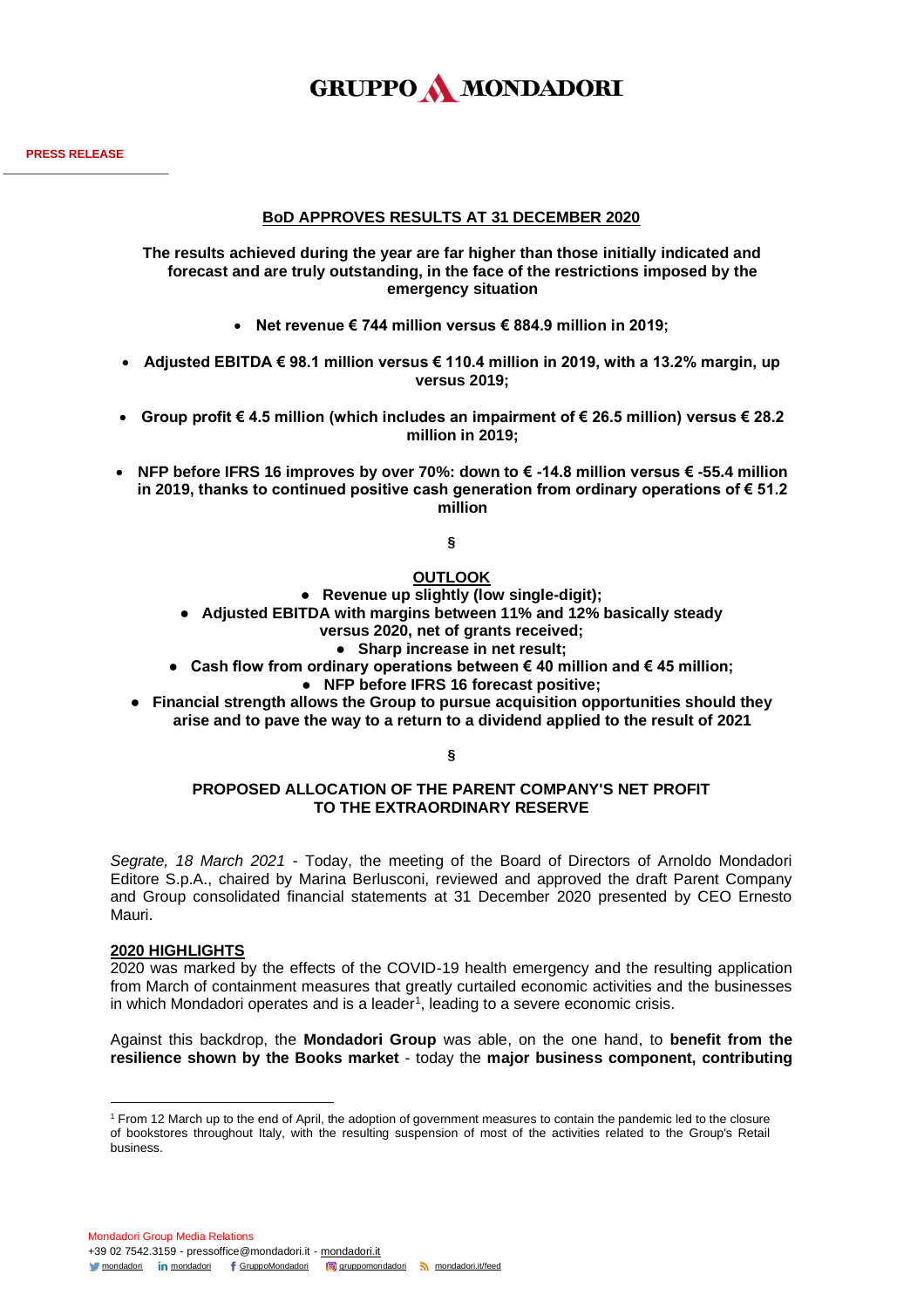**92% to the Group's profitability -** and, on the other, **to take a series of targeted actions in a timely and effective manner**.

These actions were aimed both at **guaranteeing its employees safe working conditions** - also by encouraging smart working - and at allowing **business continuity**.

In order to **protect Group profitability**, an effective plan was launched to **contain operating and structural costs of approximately € 48 million**, which enabled the company to **increase efficiency and sustain profitability** even in a severely deteriorated context.

The measures adopted by Management included social shock absorbers, further **actions to contain payroll costs -** such as a freeze on pay policies, the use of holidays, a hiring freeze -, significant savings on discretionary spending, such as marketing and advertising, as well as the renegotiation of lease agreements on the network of bookstores.

More specifically, mention should be made that the **books market** in 2020 showed an extraordinary **resilience**: following the gradual reopening of bookstores after the first lockdown*,* the segment witnessed a **steady recovery,** peaking in an approximately **17% growth in the fourth quarter** (versus the same period of 2019); with regard to the full year, the **market increased by 3.3%**.

A strong contribution to the buoyancy of the books market came from the development of the ecommerce channel, which saw double-digit growth in 2020, and from the increased penetration of digital books (e-books and audio-books), which made for 7.4% of total segment revenue.

#### **PERFORMANCE AT 31 DECEMBER 2020**

Taking account of the situation of general crisis surrounding the Group, **the results achieved in 2020 are far higher than those initially indicated and forecast and are truly outstanding, in the face of the restrictions imposed by the emergency situation.**

**Consolidated revenue** amounted to **€ 744 million**, down by 15.9% versus € 884.9 million in 2019. Net of the change in the scope of consolidation of the Media area from the disposal of the five titles at end 2019, revenue fell by approximately 14%, due mostly to the effects of COVID-19.

**Adjusted EBITDA** amounted to **€ 98.1 million**, down by € 12.3 million versus 2019 (€ 110.4 million). This performance reflects both the **significant effects of the quick response and countermeasures** implemented by the Group to tackle the consequences of COVID-19 - which enabled it to **curb operating and structural costs by approximately € 48 million** - and the grants acknowledged for the exhibitions suspended, cancelled or postponed due to the pandemic.

With regard to the Group as a whole, special mention should be made of the **profitability percentage,** amounting to **13.2% versus 12.5%** recorded in 2019, proof of the **effectiveness of the operational efforts made**.

**EBITDA** amounted to **€ 84.6 million**, down by approximately € 18 million versus € 102.9 million in the prior year, due to the above trends and higher non-recurring negative items totaling € 6 million.

**EBIT** amounted to **€ 14.8 million**, down by approximately € 48 million versus 2019, due to higher amortization, depreciation and write-downs for a total of approximately **€ 30 million**: mention should be made of the **write-down** of *TV Sorrisi e Canzoni*, other brands and goodwill for a total of **€ 26.5 million**, in addition to the start of the amortization process of *TV Sorrisi e Canzoni* (**€ 3.5** 

Mondadori Group Media Relations +39 02 7542.3159 - pressoffice@mondadori.it - [mondadori.it](http://www.mondadori.it/) [mondadori](http://www.linkedin.com/company/mondadori) in mondadori f [GruppoMondadori](http://www.facebook.com/GruppoMondadori) **g** [gruppomondadori](https://www.instagram.com/gruppomondadori/) [mondadori.it/feed](http://www.mondadori.it/feed)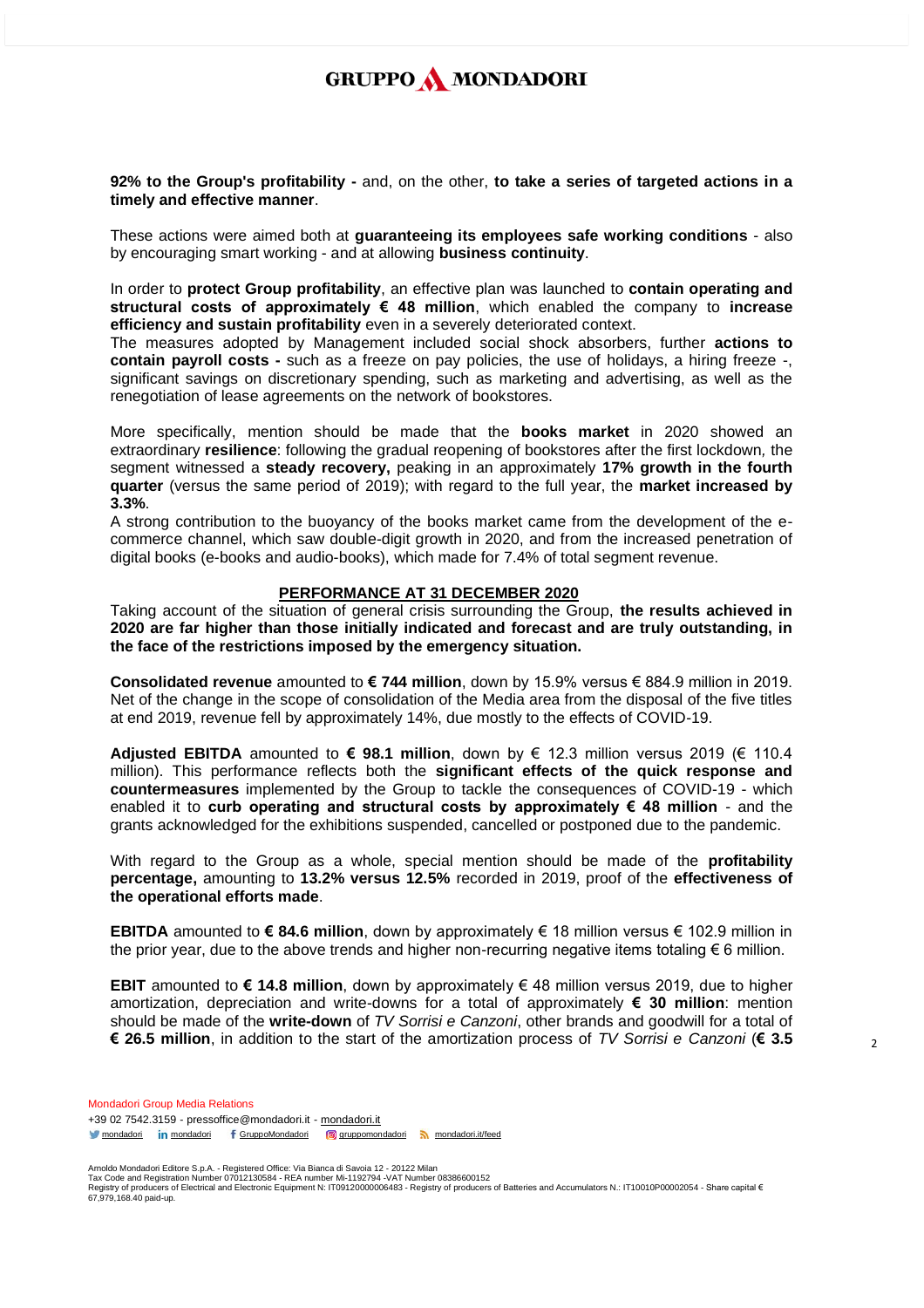**million**). The write-off, resulting from the impairment test, is attributable mainly to the strong discontinuity in the relevant markets of the magazines business, which accelerated the downward trend in advertising sales, relating in particular to traditional print activities, and to circulation trends in the newsstands and subscriptions channels.

**Consolidated profit before tax** came to **€ 1.5 million** versus € 50.6 million in 2019. In addition to the above, the drop was affected also by the greater financial expense (from € 2.2 million to **€ 4.1 million**) from the recognition of two positive components in 2019: income related to the adjustment of amortized cost under IFRS 9 and a substitute tax refund.

The adjustment of the amount of the remaining investment in **Reworld Media** to the stock market price at 31 December 2020 (€ 3.17 versus € 2.75 at 31 December 2019), together with the sale of the company's shares in the fourth quarter of the year, resulted in the recognition of a capital gain of  $\epsilon$  0.6 million.

The result of the associates (consolidated at equity) came to a negative  $\epsilon$  7.3 million, improving however versus 2019, thanks also to the halved investment in the company that publishes Il Giornale (SEE), although largely offset by the further deterioration in the result of the other investments in the Media area (Attica Publications, SEEC) and of Mediamond, due to the economic trend.

The **Group's net profit**, after minority interests, came to **€ 4.5 million<sup>2</sup>** versus **€ 28.2 million** in 2019 (which included  $€ -2.6$  million from the discontinued operations of Mondadori France).

The **net financial position** before IFRS 16 at 31 December 2020 stood at **€ -14.8 million, a sharp improvement** versus € -55.4 million at end 2019, due to the **significant cash generation** recorded in the year.

The IFRS 16 net financial position stood at  $\epsilon$  -97.6 million and includes the financial payable from the application of IFRS 16, totaling  $\epsilon$  82.8 million.

**Cash flow from ordinary operations** amounted to **€ 51.2 million, up** versus € 48.4 million in 2019 (continuing operations), due also to the grants<sup>3</sup> received, confirming the **ability of the business to steadily generate cash, even in a highly deteriorated context.**

**Group employees** amounted to 1,845 units**, down by approximately 9%** versus 2,018 units at 31 December 2019, as a result of the continued efforts to increase the efficiency of the individual business areas.

#### **BUSINESS OUTLOOK**

**The ability demonstrated by the Mondadori Group in 2020 to react promptly to a strongly deteriorated context, as well as the financial solidity shown by the capital position at year** 

Mondadori Group Media Relations +39 02 7542.3159 - pressoffice@mondadori.it - [mondadori.it](http://www.mondadori.it/) [mondadori](http://www.linkedin.com/company/mondadori) in mondadori f [GruppoMondadori](http://www.facebook.com/GruppoMondadori) **g** [gruppomondadori](https://www.instagram.com/gruppomondadori/) [mondadori.it/feed](http://www.mondadori.it/feed)

<sup>&</sup>lt;sup>2</sup> It should be noted that the 2020 result benefited from the recognition of tax income of € 5.5 million related to the tax receivable from the "Patent box" facility.

<sup>&</sup>lt;sup>3</sup> Pursuant to Decree M.D. 521 16/11/2020 "further allocation of a portion of the emergency fund for companies and cultural institutions", intended to provide grants to art exhibition operators.

Amoldo Mondadori Editore S.p.A. - Registered Office: Via Bianca di Savoia 12 - 20122 Milan<br>Tax Code and Registration Number 07012130584 - REA number Mi-1192794 -VAT Number 08386600152<br>Registry of producers of Electrical a 67,979,168.40 paid-up.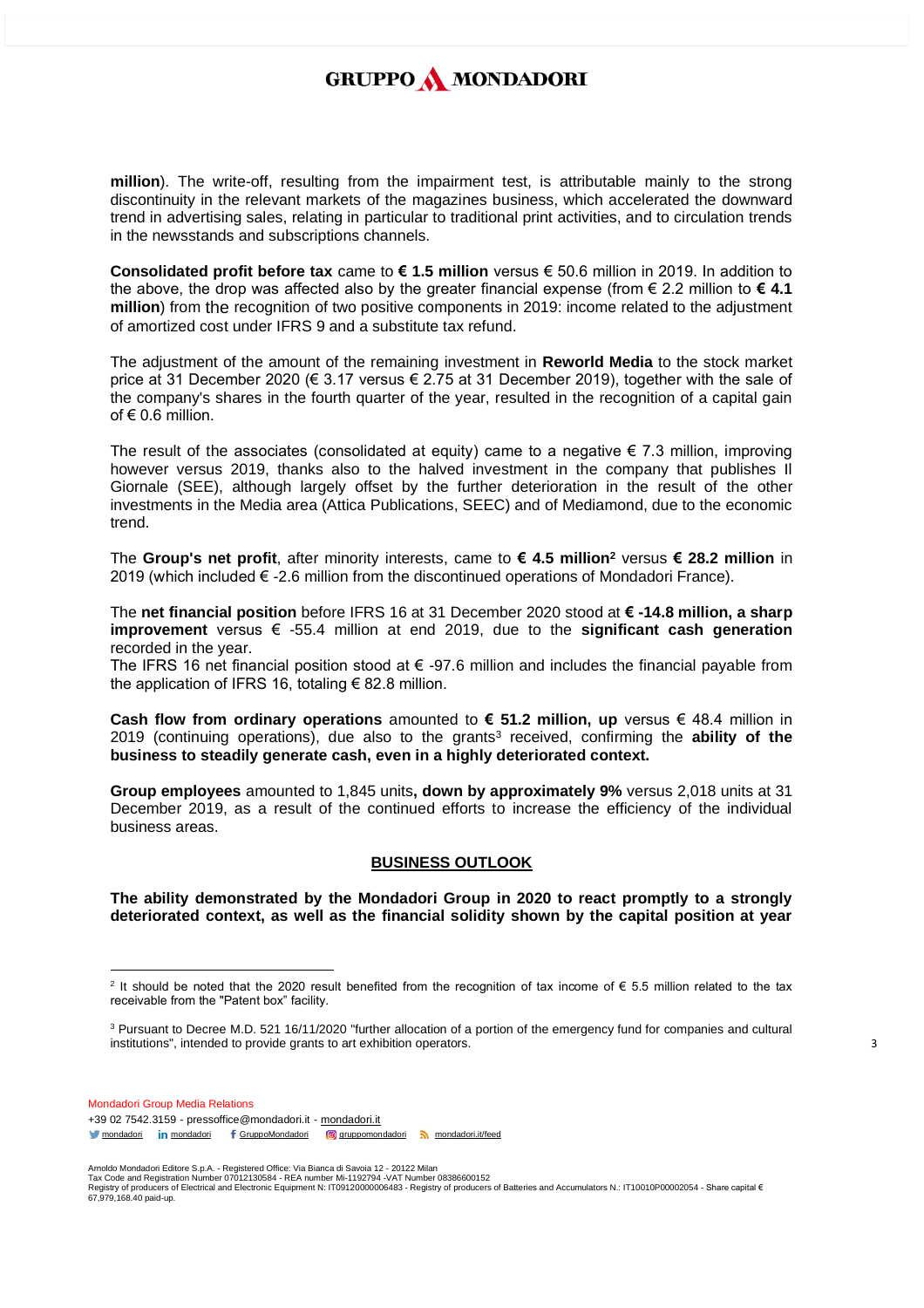**end, give reasons, from an operational point of view, to be optimistic all in all on the future development of the business and the results that the Group can achieve in the new year.**

**From a strategic point of view, the Group has all the managerial and financial resources required to continue along the path of strengthening its core businesses, of expanding into new segments in or adjacent to publishing, and of rationalizing, if possible, non-strategic activities consistently pursued in recent years, including through M&A operations.**

More specifically, in **2021** the Mondadori Group intends to continue to **consolidate its leadership** in the **Books** area **-** both in the school textbooks and Trade publishing segments, increasing its relevance and impact on the Group's overall activities - and to **complete** its skills and solutions in the **digital** area.

As for the Group's operating-financial targets, referring to a business scope unchanged from today's:

#### • **Revenue and EBITDA**

In line with the outlined strategy and in light of the relevant context, the operating targets for 2021 envisage estimates pointing to **a slight growth in revenue** (**low single-digit**) and an **adjusted EBITDA** that reflects **margins** between **11% and 12%,** in a context - in the absence of the grants received in 2020 - that shows a **substantial stability** of the Group's operating profit.

This is the result of a renewed effort to contain costs aimed at countering the lack of temporary measures, relating primarily to payroll costs, which brought benefits to the Group last year.

#### • **Net profit**

The **net result** in 2021 is expected to **grow strongly** due also to two "one-off" effects:

- ₋ the impact on the 2020 results of the write-down of certain balance sheet items, which is currently not expected to repeat in the new year;
- ₋ the likely resort by the Group to tax redemption on part of the intangible asset, which would give rise to recognition of a positive tax component.

## • **Business Units**

The outlook for the individual Business Units is as follows:

- **Trade books:** the area is expected to operate in a **low growing market with a competitive publishing plan** that should enable it to achieve higher growth rates than the market and, therefore, to **increase its market share**. The increase in operating costs attributable, as mentioned, mainly to the lack of social shock absorbers, cannot be totally neutralized by the efficiency measures planned by Management, consequently, eating away, albeit moderately, the operating profit generated by the business unit;
- **School textbooks:** the forecast of greater changes in book adoptions authorizes expectations on **market and revenue growth** for the business unit. The more subdued growth (versus the Trade area) in operating costs is neutralized by the cost-cutting policies implemented by Management, allowing the area to keep **profitability basically steady**;
- **Museums**: the easing of COVID-19 restrictions on the management of museum activities gives reasons to suggest a **modest "restart"** and a moderate **improvement in revenue and profitability,** net of compensation and grants received in 2020;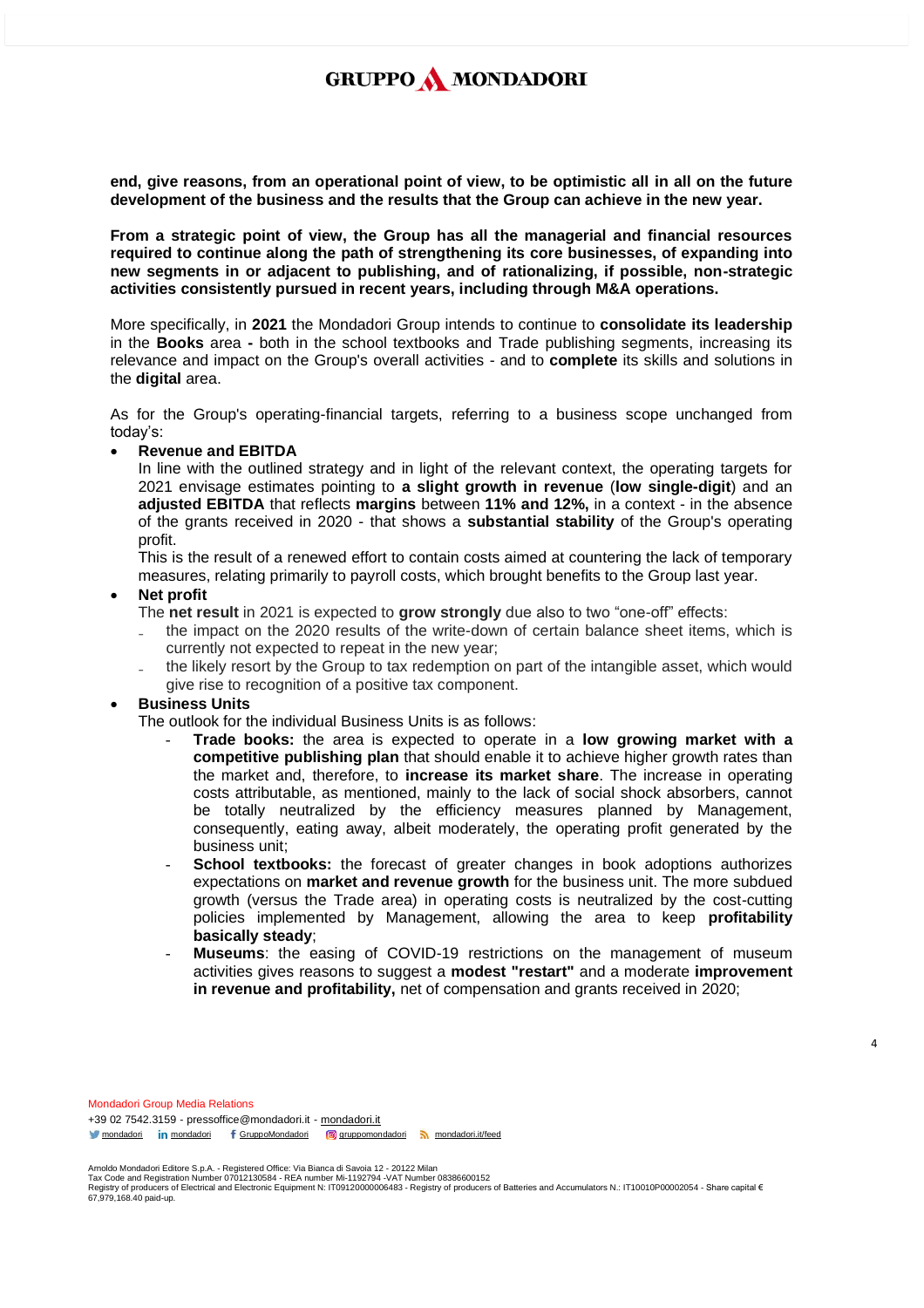- **Retail:** the deep organizational and process review, the rationalization strategy on the portfolio of stores, the continued focus on the book product as part of a broader streamlined offering are expected to bring a **sharp increase in profitability**;
- **Media: recovery of both the print and digital advertising market** versus 2020; with overall revenue of the area in slight decline, **percentage profitability basically steady**  thanks to the continued optimization of the structures, and the continued **strengthening of the digital area**.

### • **Cash Flow and Net Financial Position**

In 2021, the Group is expected to confirm the **cash-generating** capacity shown in recent years, in a 2020 year marked by adverse events. Specifically, forecasts on the new year indicate that **cash flow from ordinary operations** will range **between € 40 million and € 45 million**.

These forecasts suggest, in the absence of transformational acquisitions and excluding the impacts of the adoption of the accounting standards under IFRS 16, a **positive consolidated net financial position** at year end.

Conversely, taking account of the impact of IFRS 16, indications point to a **Group financial debt no greater than 0.8x adjusted EBITDA**.

As already mentioned, financial strength gives reasons to believe that during the year the Group will be able to **firmly and actively pursue any acquisition opportunities** that may arise, as well as to pave the way for **a return to a shareholder remuneration policy from 2022**, applied to the net result of 2021.

## **PERFORMANCE OF BUSINESS AREAS**

## • *BOOKS*

Owing to the COVID-19 emergency and the relating health measures adopted, at the end of the first half, the Trade Books market had lost 10.1% in terms of value versus 2019, the result of a reduction generated mainly in March (-29.2%) and April (-45.8%).

The **strong growth witnessed in the third quarter** (+8.4% versus 2019) **and especially in the fourth quarter** (+16.8% versus 2019) helped the market make a **strong recovery**, materializing at the end of the year in a **3.3% increase in terms of value**<sup>4</sup> , driven mainly by the double-digit growth of the e-commerce channel.

Against this backdrop, the **Mondadori Group retained its leadership position** with a **24.8%**  market share.

In 2020, **4 titles** from the Group's publishing houses **ranked among the top ten bestselling books in terms of value of the year,** and 10 titles among the top twenty<sup>5</sup>.

In particular: "Fu sera e fu mattina" by K. Follett (Mondadori) in **first position overall**, "Insieme in cucina" by B. Rossi (Mondadori Electa), sixth, "Come un respiro" by F. Ozpetek and "La misura del tempo" by G. Carofiglio (Einaudi), ninth and tenth respectively.

In the **school textbooks** segment, whose market suffered an estimated 7% decline due to the pandemic<sup>6</sup>, the Mondadori's Group publishing houses achieved a **market share of 22.1%, higher than** in 2019, thanks to the positive results of the 2020 adoption campaign.

Mondadori Group Media Relations +39 02 7542.3159 - pressoffice@mondadori.it - [mondadori.it](http://www.mondadori.it/) [mondadori](http://www.linkedin.com/company/mondadori) in mondadori f [GruppoMondadori](http://www.facebook.com/GruppoMondadori) **g** [gruppomondadori](https://www.instagram.com/gruppomondadori/) [mondadori.it/feed](http://www.mondadori.it/feed)

<sup>4</sup> GFK, December 2020 - sell-out figures in terms of market value (53 Weeks in 2020 vs. 52 Weeks in 2019)

<sup>5</sup> GFK, December 2020 (ranking in terms of cover value)

<sup>&</sup>lt;sup>6</sup> Databank, June 2020 (revenue in terms of value net of channel discount)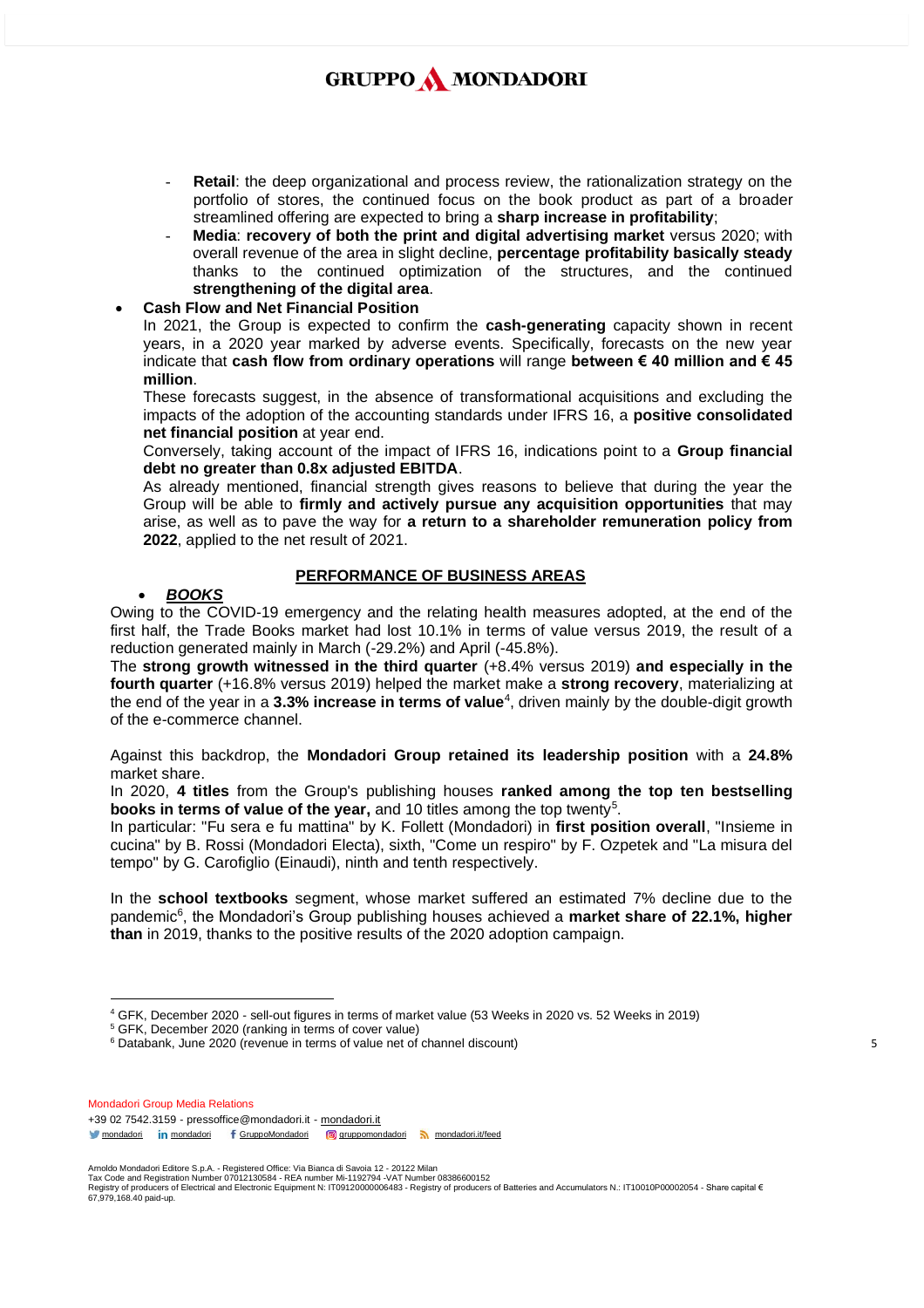**Revenue** in the area in 2020 amounted to **€ 422.9 million**, down by 11.6% versus € 478.4 million of the prior year. Specifically:

- the Trade area fell by 5.6%;
- the Educational area dropped by 16.7%, due to the interruption of museum activities: owing to the restrictions to contain the pandemic, the area saw its operations severely impacted by the closure of sites and exhibitions, and by the virtual collapse of tourist travel also throughout the summer season.

In the last quarter of the year, however, museum activities were able to benefit from grants which partly offset, at the margin level, the effects of the closures of archaeological sites and the suspension of exhibitions, and other measures to contain the contagion.

Revenue from the sale of **e-books and audiobooks**, which accounted for 7.8% of total publishing revenue in 2020, **rose sharply (+27.1%)**, driven by the lockdown period (March-May) which curtailed operations of the physical channel. **Listening hours** of the audiobook catalogue **jumped by over 87%** versus 2019, while **downloads of e-books increased by 21.9%**.

**Adjusted EBITDA** in the Books area stood at **€ 87.5 million** versus € 94.5 million in 2019, down mainly as a result of the negative trend of revenue from the Trade area and museum activities, only partly offset by the grants received which, net of the related provisions made, amounted to approximately  $\epsilon$  8 million.

**Reported EBITDA** amounted to **€ 84.8 million** versus € 94 million in 2019, with a trend consistent with the above dynamics.

**EBIT** amounted to **€ 69.4 million** versus € 81.4 million in 2019, dropping more due partly to higher amortization and depreciation recognized in 2020 resulting from higher investments related to the creation of school textbooks in the Educational area.

### • *RETAIL*

As previously mentioned, the **books market** (which generates over 80% of revenue<sup>7</sup> in the area) showed **significant growth in 2020** versus 2019 (**+3.3%**<sup>8</sup> ), driven mainly by the double-digit increase in sales in the e-commerce channel, which benefited from the restrictions imposed on the physical channels by the COVID-19 emergency: during the year, the authorities imposed the closure from 12 March 2020 until early May (first lockdown) of physical bookstores throughout the Country, as well as the points of sale located in shopping centres, for several public holidays and pre-holidays and on weekends in the last quarter of the year (second lockdown).

In 2020, as a result of the above government measures, the Retail area reported **revenue** of **€ 153.7 million**, down by € 33.2 million (approximately -18%) versus € 186.9 million in 2019, of

which approximately half related to products other than Books.

If in the first six months of the year, sales were 27.5% lower than in the same period of 2019, **in the second half of the year, Mondadori Retail saw its performance improve** (-10.2% versus 2019), due in particular to the strong rebound of the Book product. **This rebound was achieved mostly in the third quarter,** which recorded **basically steady revenue** versus the prior year, while the final months of the year were affected by the introduction of new restrictions.

- <sup>7</sup> Product revenue excluding Club revenue
- <sup>8</sup> GFK (in terms of value)

Mondadori Group Media Relations +39 02 7542.3159 - pressoffice@mondadori.it - [mondadori.it](http://www.mondadori.it/) [mondadori](http://www.linkedin.com/company/mondadori) in mondadori f [GruppoMondadori](http://www.facebook.com/GruppoMondadori) **g** [gruppomondadori](https://www.instagram.com/gruppomondadori/) [mondadori.it/feed](http://www.mondadori.it/feed)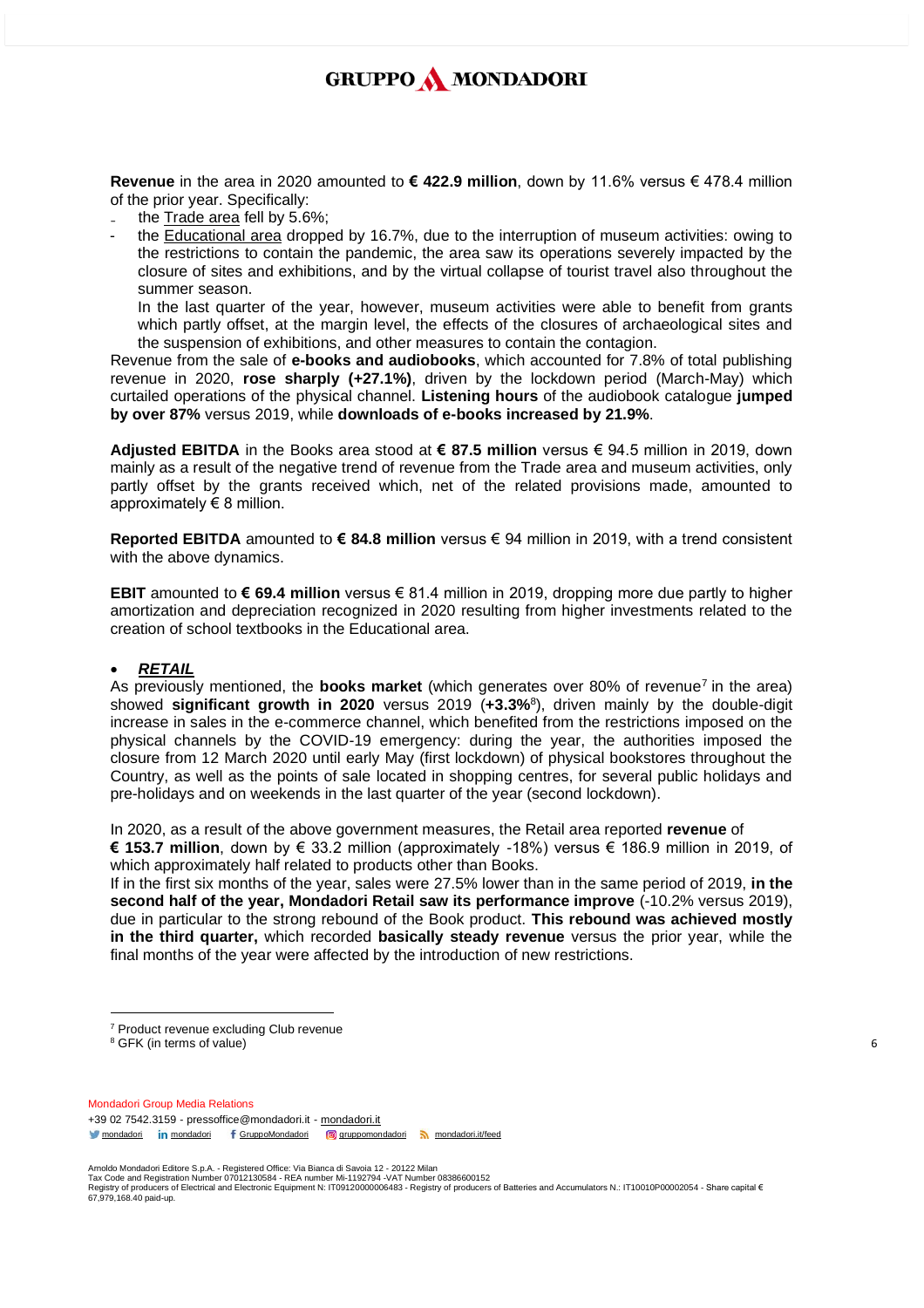With regard to the trend of revenue by channel, mention should be made of the **improved performance of franchised stores** versus the network of directly-managed stores, whose operations were impacted more by the restrictive measures imposed by the authorities, and the **significant growth of online operations** (+47.7% versus 2019).

Despite the sharp decline in revenue, Mondadori Retail's **adjusted EBITDA** in 2020 came to a **positive € 1.3 million,** down only by € 3.8 million versus 2019.

A result achieved thanks to **heightened maintenance and renewal of the network of physical stores** (opening of **18 franchised stores and 2 directly-managed stores**), **careful cost management** and a **deep organizational and process revision** carried out in the second half of 2019 and continued even during the harshest period of the health emergency.

**Reported EBITDA** amounted to **€** -**2.7 million** (versus € +2.9 million in 2019), due to **extraordinary items,** which mainly include restructuring costs and closure of a dispute related to IMU tax for 2013 - 2019.

**EBIT** (which includes, under IFRS 16, among the cost components, imputed depreciation relating to directly-managed stores) amounted to  $\epsilon$  -13 million (versus  $\epsilon$  -7.7 million in 2019) and was equally impacted by the above extraordinary components.

#### • *MEDIA*

In 2020, the advertising market posted an overall 15.3% decline, heavily affected by the impact of the COVID-19 health emergency. All channels fell during the period, including digital -0.8% and magazines -36.6%<sup>9</sup>.

The **digital advertising segment** alone showed a **clear reversal** from **third quarter 2020**, **growing by approximately 12%** in the **fourth quarter** versus the same period of the prior year. In 2020, the magazines circulation market the in newsstands and subscriptions channels, dropped by 11.8%<sup>10</sup>. The add-on segment reported a negative -17.5% for add-ons bundled with magazines<sup>11</sup>.

Against this backdrop, the Mondadori Group retained its position as **Italy's leading multimedia publisher:** in print, with a **circulation market share** of **24.2%<sup>12</sup>** and 10.2 million readers (6.8 million of whom women)<sup>13</sup>; on the web, with a reach in December of 83.5% and approximately **34 million unique users** in December 2020<sup>14</sup>; in social media, with an aggregate fan base of **36.5**  million people and 106 profiles<sup>15</sup>.

In 2020, the Media area recorded revenue of **€ 197.6 million** (-23% versus € 256.6 million in 2019; -17.5% net of the titles sold at end 2019).

In the fourth quarter of the year, the drop was 18.2% (approximately -12.8% on a like-for-like basis), with a **strong upswing in digital operations** which grew by 17.3% (+20.8% on a like-forlike basis) versus fourth quarter 2019.

<sup>14</sup> Comscore, December 2020

Mondadori Group Media Relations +39 02 7542.3159 - pressoffice@mondadori.it - [mondadori.it](http://www.mondadori.it/) [mondadori](http://www.linkedin.com/company/mondadori) in mondadori f [GruppoMondadori](http://www.facebook.com/GruppoMondadori) **g** [gruppomondadori](https://www.instagram.com/gruppomondadori/) [mondadori.it/feed](http://www.mondadori.it/feed)

<sup>&</sup>lt;sup>9</sup> Nielsen, December 2020, net of search, social, classified and OTT

<sup>10</sup> Internal source: Press-di, December 2020 (in terms of value)

<sup>&</sup>lt;sup>11</sup> Internal source: Press-di, December 2020 (in terms of value)

<sup>&</sup>lt;sup>12</sup> Internal source: Press-di, December 2020 (newsstands + subscriptions channel) in terms of value

<sup>13</sup> Press-di, December 2020 (newsstands + subscriptions channel) in terms of value; Audipress 2020/III

<sup>&</sup>lt;sup>15</sup> Shareablee, December 2020 + internal processing on Pinterest and TikTok figures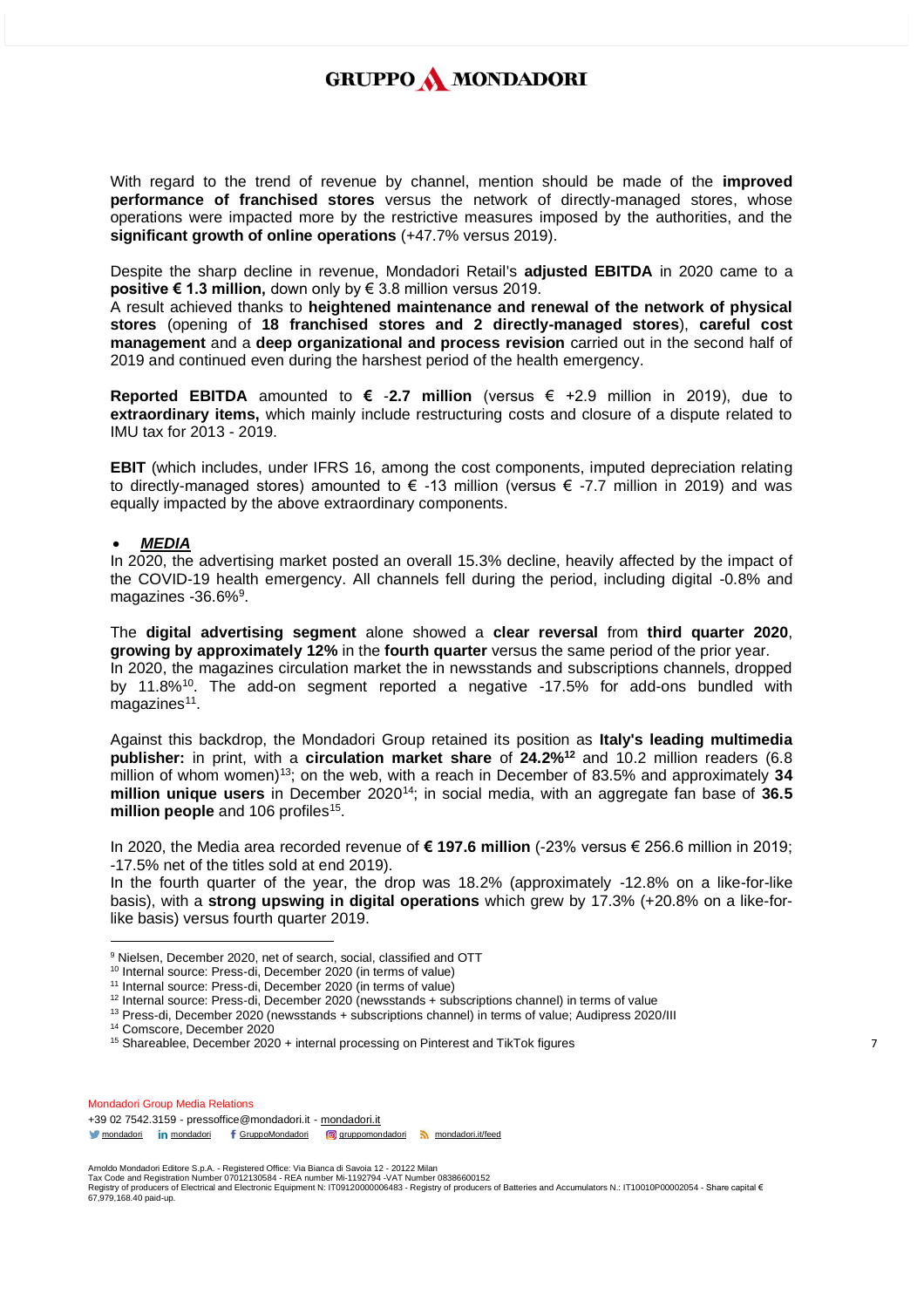Specifically, in 2020:

₋ advertising revenue was down by a total of approximately 28%; this is the form of revenue most affected by the ongoing health emergency, which led to the cancellation in 2020 of an important event such as the Salone del Mobile. Net of scope discontinuities, the reduction would be 23%, with the print segment down -41% and **digital advertising sales basically steady** (**+0.3%** versus 2019).

In the last quarter of the year, against the persisting decline, albeit mitigated, in revenue from print media (down by approximately -22% on a like-for-like basis), revenue from **digital** advertising **grew by approximately 21%**, as already mentioned.

- ₋ circulation revenue (newsstands and subscriptions) was down by approximately 24%, due both to the disposal of the above five titles and the impact of COVID-19; on a like-for-like basis, the fall would be approximately 14%.
- revenue from add-on products fell by approximately 26% versus 2019 (down by approximately -24% net of the disposal of the five titles).

In 2020, **digital revenue as a percentage** of the business unit's **total advertising revenue**  amounted to **57%** (from 42% in 2019).

**Adjusted EBITDA** in the Media area amounted to **€ 7.9 million** in 2020, down by approximately € 3.3 million versus  $\epsilon$  11.3 million in 2019.

The sharp drop in revenue was alleviated by the **effective measures to contain operating costs**, which curbed their **negative impact on profitability**, and by the **excellent result of digital operations,** which generated **higher margins than in 2019**.

Against slightly declining revenue, **digital operations** in fact recorded a growth in **adjusted EBITDA**, **up** from € 7 million to **€ 7.2 million,** with a **margin of over 20%**.

**In the last quarter of 2020**, Mondadori Media recorded **adjusted EBITDA** of **€ 4.7 million**, down by € 1.1 million versus the same period of the prior year, but **recovering** versus the trend seen in the first nine months of the year due to the combined effect of:

- ₋ the **positive performance of digital advertising,** which contributed in the quarter under review to an increase in margins of approximately € 1 million versus fourth quarter 2019
- ₋ the abovementioned **continued cost containment actions,** which **partly offset the decline in profitability of print operations** versus fourth quarter 2019.

**Reported EBITDA** amounted to **€ 3.7 million** versus € 9.4 million in 2019.

**EBIT** came to **€** -**30.6 million** versus € 1.1 million, due to the start of amortization of *TV Sorrisi e Canzoni* (for a total annual amount of € 3.5 million) and the concurrent non-recurring write-downs of the title, other brands and goodwill for a total of  $\epsilon$  26.5 million, which impacted only on this area.

### **PERFORMANCE OF ARNOLDO MONDADORI EDITORE S.P.A.**

As from 1 January 2020, all the activities referring to the print and digital magazines, as well as the investments in the Magazines Italy area, were transferred to Mondadori Media S.p.A. (100% owned by Arnoldo Mondadori Editore S.p.A.). For a clearer understanding and comparison of results, the

Mondadori Group Media Relations +39 02 7542.3159 - pressoffice@mondadori.it - [mondadori.it](http://www.mondadori.it/) [mondadori](http://www.linkedin.com/company/mondadori) in mondadori f [GruppoMondadori](http://www.facebook.com/GruppoMondadori) **g** [gruppomondadori](https://www.instagram.com/gruppomondadori/) [mondadori.it/feed](http://www.mondadori.it/feed)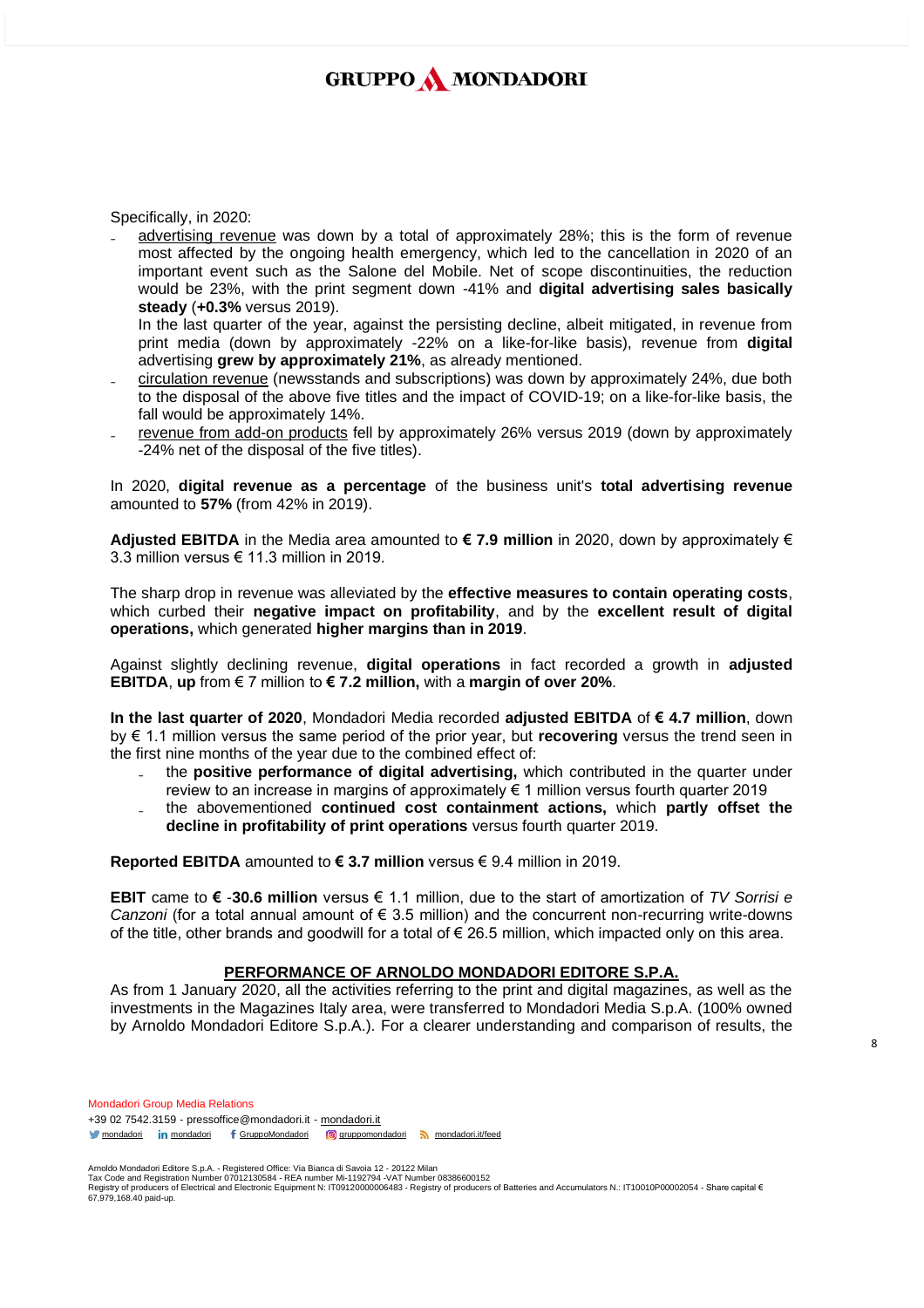Company's income statement at 31 December 2020 is also compared with the income statement of the prior year, which is presented pro forma to take account of the changed scope due to the contribution of assets and the disposal of titles in December 2019.

The Parent Company's income statement at 31 December 2020 shows the same **profit** as in the consolidated financial statements of **€ 4.5 million** (€ 29.6 million in 2019), due to the fact that the Company has chosen to use the equity method to measure its investments in the separate financial statements.

**Revenue**, amounting to **€ 45.1 million**, was up versus € 38.5 million of the prior year, due mainly to the accounting of revenue recognized for services provided to the company set up in 2020, Mondadori Media S.p.A. (the Corporate and Shared Services business area and the Magazines area were included in the same company, Arnoldo Mondadori Editore S.p.A. in 2019).

**Adjusted like-for-like EBITDA** dropped slightly from € -0.4 million to **€ -0.9 million**, resulting mainly from higher costs related to labour management during the COVID-19 pandemic. The year 2020 includes net negative extraordinary items of  $\epsilon$  3.3 million, attributable mainly to M&A costs versus € 3 million in 2019.

The **Company's net profit**, after tax income of € 8.6 million recognized in 2020, which includes the tax receivable arising from the use of the "Patent box" facility of  $\epsilon$  5.2 million, amounted to  $\epsilon$  4.5 million (versus € 29.6 million in pro forma 2019).

§

The Board of Directors of Arnoldo Mondadori Editore S.p.A. has convened the **Ordinary Shareholders' Meeting on Tuesday 27 April 2021** in first call to approve the financial statements for the year ended 31 December 2020 and, if required, **in second call for Wednesday 28 April 2021**.

§

## **PROPOSED ALLOCATION OF THE PARENT COMPANY'S NET PROFIT TO THE EXTRAORDINARY RESERVE**

The Board of Directors will propose to the **Shareholders' Meeting,** called on **Tuesday 27 April 2021** in first call (in second call on Wednesday 28 April 2021), to fully allocate to the extraordinary reserve the net profit resulting from the financial statements for the year ended 31 December 2020 of Arnoldo Mondadori Editore S.p.A., equal to € 4,502,600.02.

## §

## **SIGNIFICANT EVENTS AFTER YEAR-END**

On 29 January 2021, with a view to further strengthening its foothold in the digital world, the Group completed the acquisition of **Hej!**, a company that specializes in tech advertising, a sector where Mondadori already operates successfully through [AdKaora,](https://adkaora.com/) a leading media agency in the field of mobile advertising and proximity marketing.

Mondadori Group Media Relations +39 02 7542.3159 - pressoffice@mondadori.it - [mondadori.it](http://www.mondadori.it/) [mondadori](http://www.linkedin.com/company/mondadori) in mondadori f [GruppoMondadori](http://www.facebook.com/GruppoMondadori) **g** [gruppomondadori](https://www.instagram.com/gruppomondadori/) [mondadori.it/feed](http://www.mondadori.it/feed)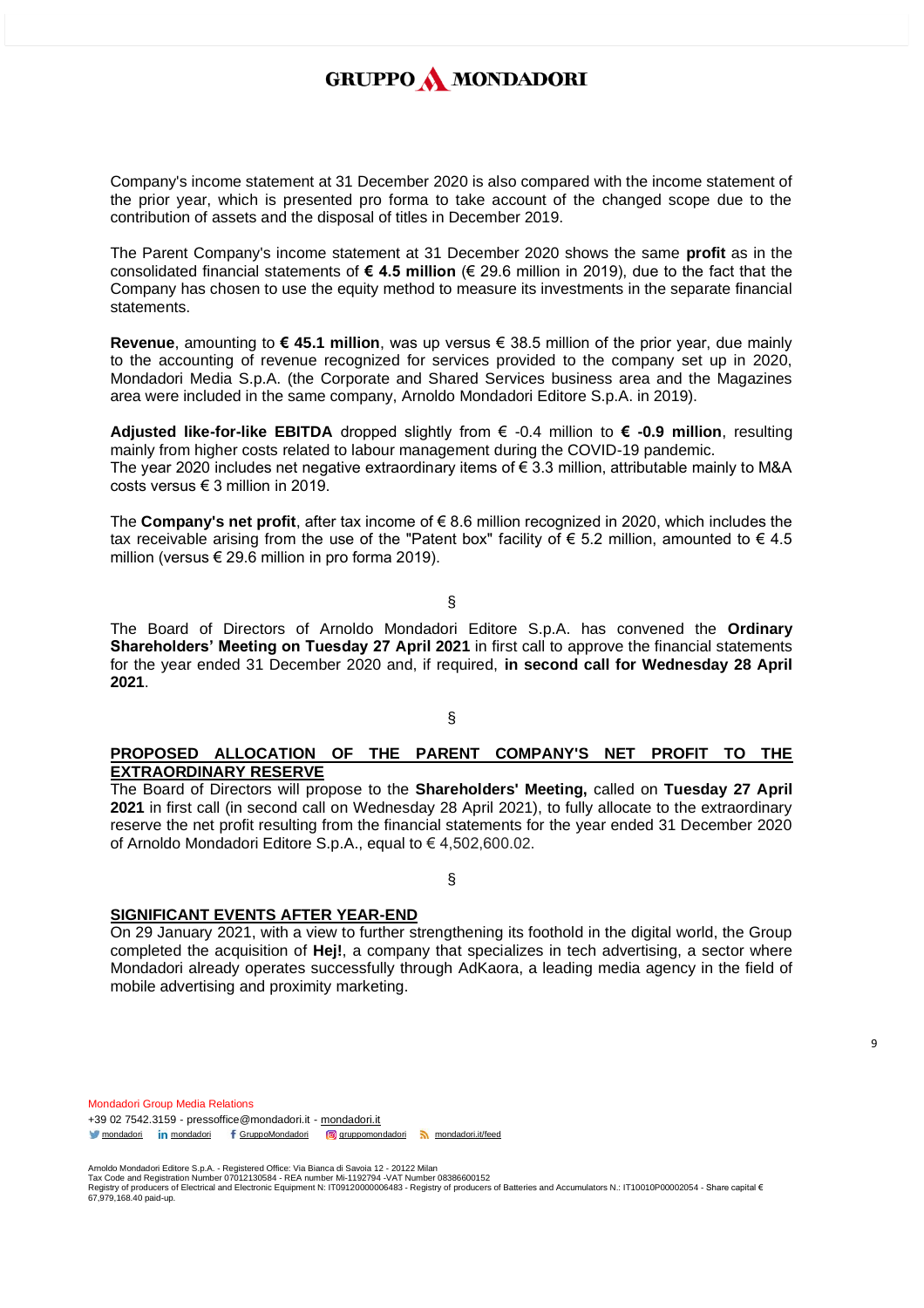On 15 February 2021, the Group completed the sale of its investment in **Reworld Media** (from the original 16.3% stake to 3.2% at 31 December 2020), realizing an overall gain of approximately  $\epsilon$ 1.1 million.

§

## **PROPOSED RENEWAL OF THE AUTHORIZATION TO PURCHASE AND DISPOSE OF TREASURY SHARES**

Following the expiry of the previous authorization resolved upon by the Shareholders' Meeting on 22 April 2020, with the approval of the financial statements at 31 December 2020, the Board of Directors will propose to the next Shareholders' Meeting the renewal of the authorization to purchase and dispose of treasury shares with the aim of retaining the applicability of law provisions in the matter of any additional buyback plans and, consequently, of seizing any investment and operational opportunities involving treasury shares.

Below are the key elements of the Board of Directors' proposal:

### • **Motivations**

The motivations underlying the request for the authorization to purchase and sell treasury shares refer to the opportunity to attribute to the Board of Directors the power to:

- ₋ to use the treasury shares purchased as consideration in the acquisition of interests as part of the Company's investment policy;
- to use the treasury shares purchased against the exercise of option rights, including conversion rights, deriving from financial instruments issued by the Company, its subsidiaries or third parties and to use the treasury shares for lending, exchange or transfer transactions or to support extraordinary transactions on the Company's capital or financing transactions that imply the transfer or sale of treasury shares;
- ₋ to undertake any investments, directly or through intermediaries, including for the purpose of containing abnormal movements in share prices, stabilizing share trading and prices, supporting the liquidity of the share on the market, in order to foster the regular conduct of trading beyond normal fluctuations related to market performance, without prejudice in any case to compliance with applicable statutory provisions;
- to rely on investment or divestment opportunities, if considered strategic by the Company, also in relation to available liquidity;
- to dispose of treasury shares as part of share-based incentive plans pursuant to Article 114bis of the TUF, and of plans for the free allocation of shares to employees or members of the governing or supervisory bodies of the Company or of an associate or to Shareholders.

### • **Duration**

The authorization to purchase treasury shares is set to last until the approval of the financial statements for the year ending 31 December 2021, while the authorization to sell is requested to last for an unlimited period, given the absence of provisions in this regard pursuant to the provisions in force and the opportunity to allow the Board of Directors to make use of the maximum flexibility, also in terms of time, to carry out the acts of disposal of the shares.

### • **Maximum number of purchasable treasury shares**

The new authorization would allow the purchase, including in more than one tranche, of ordinary shares of Arnoldo Mondadori Editore S.p.A., with a par value of  $\epsilon$  0.26 each, in one or more tranches in an amount freely determinable by the Board of Directors - up to a maximum number of shares - also taking into account the ordinary shares held, directly and indirectly, in the portfolio from time to time - of no more than 10% overall of the share capital, in accordance with Article 2357, paragraph 3, of the Italian Civil Code.

Mondadori Group Media Relations +39 02 7542.3159 - pressoffice@mondadori.it - [mondadori.it](http://www.mondadori.it/) [mondadori](http://www.linkedin.com/company/mondadori) in mondadori f [GruppoMondadori](http://www.facebook.com/GruppoMondadori) **g** [gruppomondadori](https://www.instagram.com/gruppomondadori/) [mondadori.it/feed](http://www.mondadori.it/feed)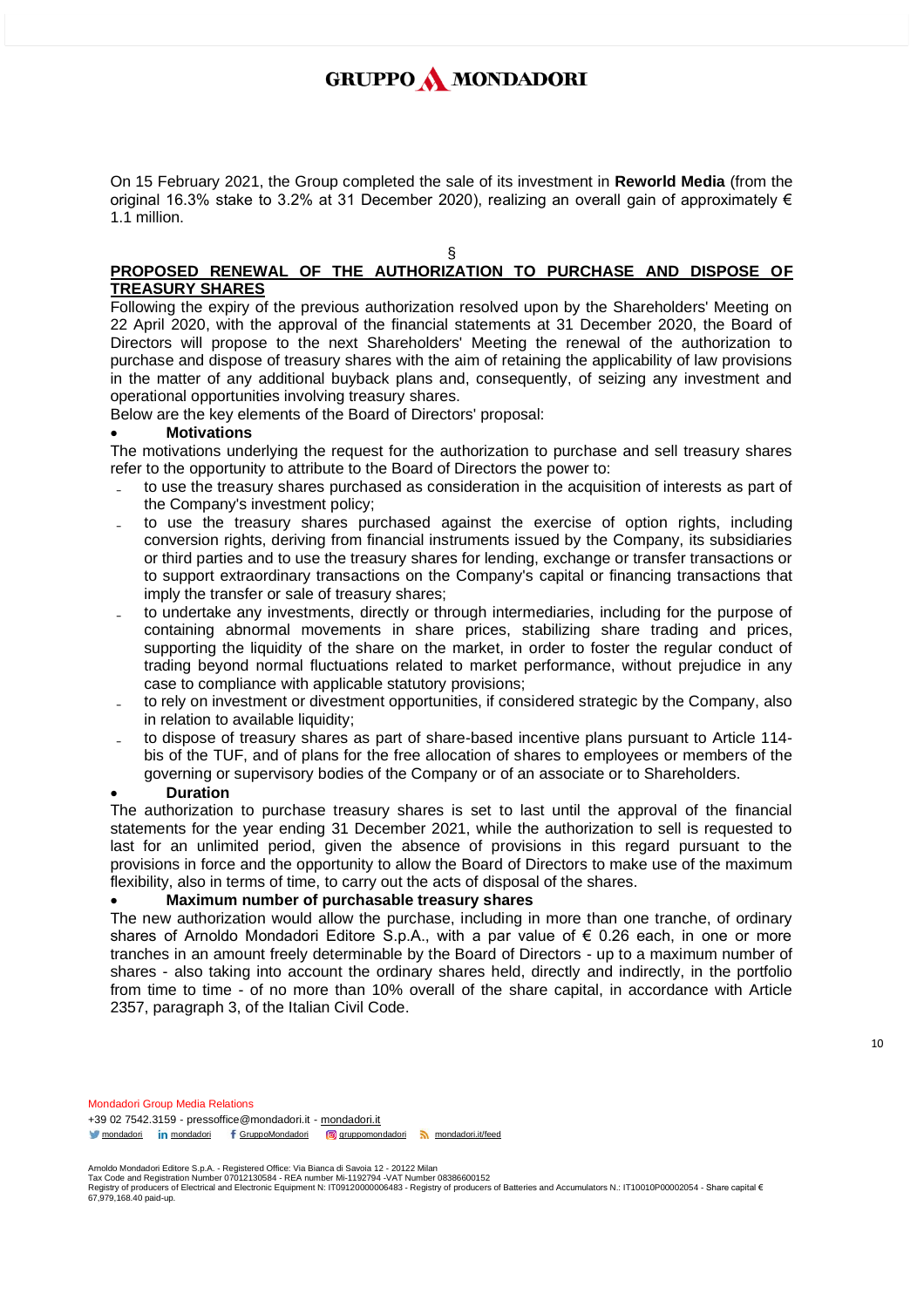#### • **Criteria for purchasing treasury shares and indication of the minimum and maximum purchasing cap**

The purchases would be made in compliance with the principle of equal treatment of shareholders under Article 132 of the TUF, in accordance with any of the procedures set out in Article 144-bis of the Issuer Regulation, to be identified from time to time, and any other applicable regulations, as well as, where applicable, the market practices allowed from time to time in force.

Additionally, share purchase transactions may also be carried out in the manner envisaged in Article 3 of EU Delegated Regulation no. 2016/1052 in order to benefit, if the conditions are met, from the exemption under Article 5, paragraph 1, of EU Regulation no. 596/2014 on market abuse with regard to inside information and market manipulation.

As far as disposal transactions are concerned, the authorization would allow the adoption of any appropriate method to fulfill the purposes pursued - including the use of treasury shares to service stock incentive plans and/or the transfer of real and/or personal rights and/or stock lending - to be carried out either directly or through intermediaries, in compliance with the relevant laws and regulations in force.

Without prejudice to the fact that purchases of treasury shares would be made in accordance with the time limits, conditions and requirements established by the applicable Community legislation and by the Admitted Market Practices, the minimum and maximum purchase price would be determined for a unit price not lower than the official Stock Exchange price of Arnoldo Mondadori Editore S.p.A. shares on the day preceding the purchase transaction, reduced by 20%, and not higher than the official Stock Exchange price on the day preceding the purchase transaction, increased by 10%.

However, in terms of purchase prices, the additional conditions set forth in Article 3 of the above EU Delegated Regulation 2016/1052 would apply.

With regard to the provisions of Article 2357, paragraph 1, of the Italian Civil Code, purchases would in any case be made within the limits of the available "extraordinary reserve" as shown in the last duly approved financial statements.

In any case, purchases would be made, in terms of definition of volumes and unit prices, in accordance with the conditions governed by Article 3 of EU Delegated Regulation 2016/1052, and in particular:

- no shares shall be purchased at a price higher than the higher between the price of the last independent trade and the price of the highest current independent bid on the trading venue where the purchase is carried out;
- in terms of volumes, no more than 25% of the average daily trading volume of Arnoldo Mondadori Editore S.p.A. shares shall be purchased in the 20 trading days prior to the dates of purchase.

Purchases instrumental in the support to market liquidity shall also be made in accordance with the conditions provided by the admitted market practices.

To date, Arnoldo Mondadori Editore S.p.A. holds a **total of no. 1,838,326 treasury shares**, equal to 0.703% of the share capital.

For further information on the proposed authorization for the purchase and disposal of treasury shares, reference should be made to the Directors' Explanatory Report, which will be published within the time limits and in the manner prescribed by applicable regulations.

#### **GRANTING OF SHARES UNDER THE 2018-2020 PERFORMANCE SHARE PLAN: DISCLOSURE PURSUANT TO ARTICLE 84-BIS, PARAGRAPH 5 OF CONSOB REGULATION NO. 11971/1999**

Mondadori Group Media Relations +39 02 7542.3159 - pressoffice@mondadori.it - [mondadori.it](http://www.mondadori.it/) [mondadori](http://www.linkedin.com/company/mondadori) in mondadori f [GruppoMondadori](http://www.facebook.com/GruppoMondadori) **g** [gruppomondadori](https://www.instagram.com/gruppomondadori/) [mondadori.it/feed](http://www.mondadori.it/feed)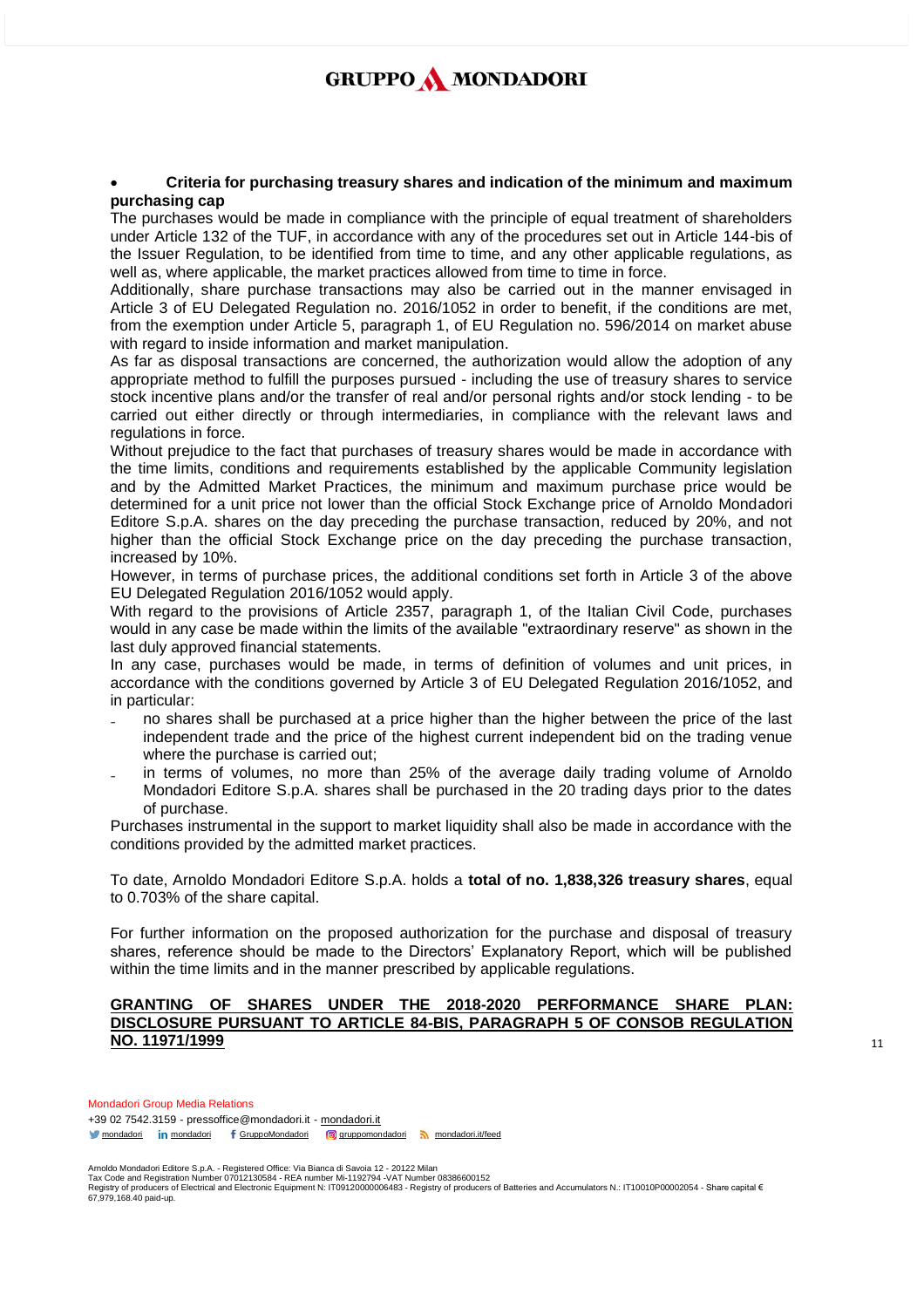The Board of Directors, on the proposal of the Remuneration and Appointments Committee, resolved to grant, effective from 14.5.2021, a total of no. 878,347 Arnoldo Mondadori Editore S.p.A. shares to 8 beneficiaries, in implementation of the provisions contained in the "2018-2020 Performance Share Plan" established by the Board of Directors on 13 March 2018 and subsequently approved by the Shareholders' Meeting on 26 April 2018 (the "2018-2020 Plan").

Mention should be made that the 2018-2020 Plan takes the form of a share granting plan and grants its beneficiaries the right to receive, free of charge, shares in the Company provided that, at the end of a reference period of three financial years, the performance targets set in the 2018-2020 Plan have been achieved.

The 8 beneficiaries of the 2018-2020 Plan are the Chief Executive Officer and 7 managers identified by name by the Chief Executive Officer, as delegated by the Board of Directors.

The characteristics of the 2018-2020 Plan are explained in detail in the Directors' Report to the Shareholders' Meeting of 26 April 2018 and in the information document contained therein, available on mondadori.it, *Governance* section, to which reference should be made.

Attached is the information required by Schedule 7 of Annex 3A to CONSOB Regulation no. 11971/1999 to account for the granting of shares in the context of the 2017-2019 Performance Plan.

§

The Board of Directors, on the favourable opinion of the Remuneration Committee, approved the granting of an accelerated vesting schedule on the 2019-2021 Performance Share Plan to the Chief Executive Officer, who has decided to end office, as a more favourable condition in line with the provisions of the relevant Regulation in the event of good leaving for the specific case. Accordingly, the Chief Executive Officer will be granted no. 770,142 shares effective 14.5.2021. A return condition applies in the event that the overall results of the Plan, upon approval of the 2021 financial statements, are not in line with the targets set out in the Plan.

§

With regard to the prior notice of 10 November on Ernesto Mauri's decision to end his experience as Chief Executive Officer of the Mondadori Group, the Board of Directors resolved to integrate, in terms of duration and territorial scope of application, a non-compete agreement already established during his office, in reason of the protection of Group interests, also on an international level, taking account of the priority and confidentiality needs regarding the revision of strategic priorities also following the impact of the pandemic on the relevant markets.

A supplementary agreement was finalized on a gross consideration of  $\epsilon$  800,000, with a noncompete clause extended to the territory of the European Union and until April 2023, approved by the Board of Directors on the favourable opinions of the Remuneration Committee and the Related Party Committee.

The above agreement complies also with the parameters and limits payable of consideration for the assumption of non-compete obligations governed by the Remuneration Policy for 2021 approved by the Board of Directors.

In accordance with the above, the effectiveness of the agreement is subject to approval, pursuant to Article 123 ter of the TUF, of Section One of the Remuneration Policy by the Shareholders' Meeting called on 27 April.

Mondadori Group Media Relations +39 02 7542.3159 - pressoffice@mondadori.it - [mondadori.it](http://www.mondadori.it/) [mondadori](http://www.linkedin.com/company/mondadori) in mondadori f [GruppoMondadori](http://www.facebook.com/GruppoMondadori) **g** [gruppomondadori](https://www.instagram.com/gruppomondadori/) [mondadori.it/feed](http://www.mondadori.it/feed)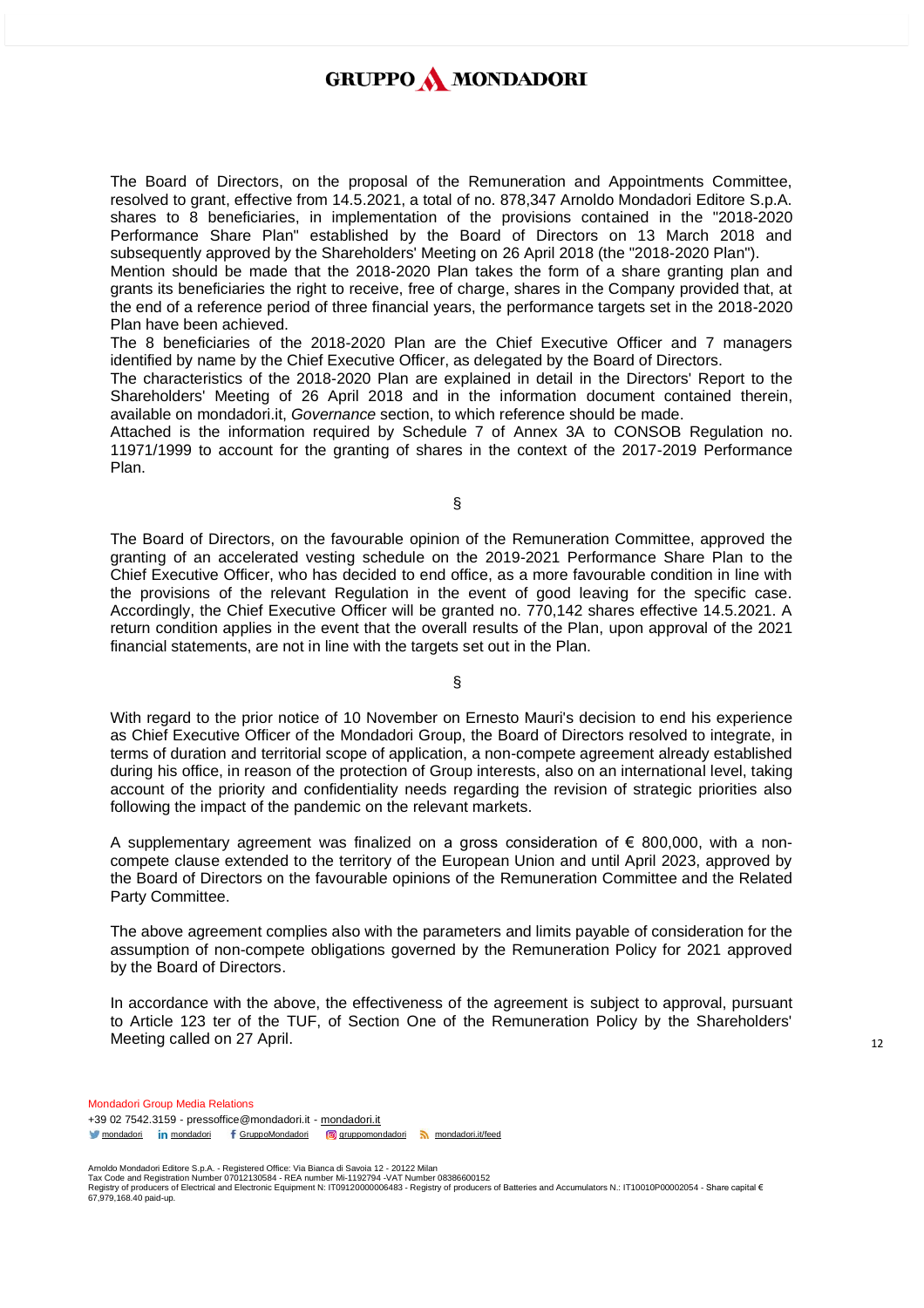## §

### **PROPOSED ADOPTION OF A 2021-2023 PERFORMANCE SHARE PLAN**

The Board resolved, on a proposal from the Remuneration and Appointments Committee, and in keeping with the introduction of the performance share approved last year for the medium/longterm remuneration of executive directors and key management personnel, to submit to the approval of the Ordinary Shareholders' Meeting, the adoption of a 2021-2023 Performance Share Plan, in accordance with Article 114-bis of Legislative Decree no. 58 of 24 February 1998, intended for the Chief Executive Officer who will be appointed by the Board of Directors after the Shareholders' Meeting, the CFO - Executive Director and a number of Company managers who have an employment and/or directorship relationship with the Company or with its subsidiaries on the grant date of the shares.

With the adoption of the Plan, the Company aims to encourage Management to improve medium to long-term performance, in terms of both industrial performance and growth in the value of the Company.

The Plan envisages the right for beneficiaries to receive a bonus in the form of Company shares, subject to the achievement of specific targets set and measured at the end of the three-year performance period from 2021 to 2023.

These targets are structured to include both shareholder remuneration indicators and management indicators functional to raising the share value, ensuring maximum alignment of Management remuneration and the creation of value for the Company.

For details on the proposed adoption of the 2021-2023 Performance Share Plan, the beneficiaries and the main characteristics of the Regulations of the Plan, reference should be made to the Information Document drawn up by the governing body, pursuant to Article 84-bis and annex 3A of the Issuer Regulation, and to the Explanatory Report, which will be published within the time limits and in the manner prescribed by applicable regulations.

### **COMPLIANCE WITH THE CORPORATE GOVERNANCE CODE**

The Board of Directors resolved to comply with the Corporate Governance Code for Listed Companies published by the Corporate Governance Committee in line with the best practices of listed issuers.

The Board also resolved to transpose the Code by the end of the current year and will provide disclosure to the market in the corporate governance report to be published during 2022.

The Board of Directors also approved on today's date the Guidelines on the qualitative and quantitative composition deemed optimal of the Board of Directors (hereinafter the "Guidelines"), as well as the Policy on the criteria for assessing the independence requirements of directors, including the quantitative and qualitative criteria for assessing the relevance of the relationships indicated in Recommendation 7 letters c) and d) of the Corporate Governance Code.

The above documentation is made publicly available on the website www[.mondadori.it](http://www.mondadori.it/) *Governance* section. The Guidelines are also made publicly available on the authorized storage mechanism 1info [\(www.1info.it\)](http://www.1info.it/).

### **REGULATION ON INCREASED VOTING RIGHTS**

Notice is given that the Regulation on increased voting rights, as amended by the Board of Directors' meeting held today, in order to bring the Regulation in line with the amendments to the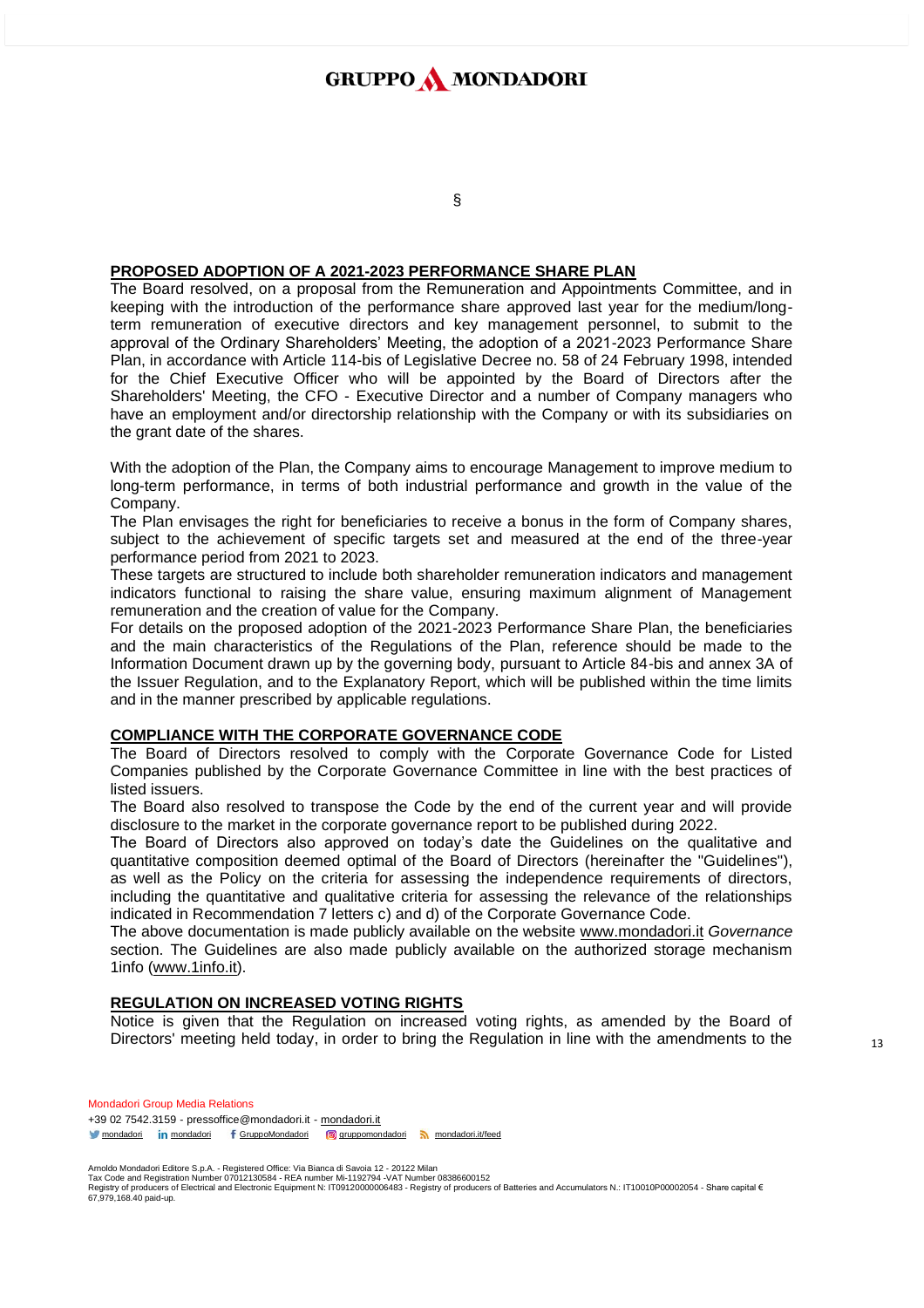Bylaws adopted by the company on 4 March 2021, as well as with the legislative and regulatory changes regarding Post Trading, is publicly available on the website [www.mondadori.it](http://www.mondadori.it/) Governance section.

### **PUBLICATION OF DOCUMENTS**

Arnoldo Mondadori Editore S.p.A. hereby announces that the notice of call of the Annual General Meeting, to be held on Tuesday 27 April 2021 in first call and, if required, in second call on Wednesday 28 April 2021, will be made publicly available at the registered office, at the authorized storage mechanism 1info (www.1info.it) and on the website www.mondadori.it (*Governance* section), together with the Directors' explanatory reports, in accordance with Article 125-ter of the TUF, on the following items on the agenda to be discussed in ordinary session: financial statements at 31 December 2020 and resolutions relating to the allocation of the result for 2020 of Arnoldo Mondadori Editore S.p.A.; authorization to purchase and dispose of treasury shares pursuant to the combined provisions of articles 2357 and 2357-ter of the Italian Civil Code; appointment of the Board of Directors; appointment of the Board of Statutory Auditors; resolutions, pursuant to Article 114-bis of the TUF on the granting of financial instruments

Also made available, in the above manners, the Information Document on the 2021-2023 Performance Share Plan, prepared in accordance with Annex 3A, under the provisions of art. 84 bis of the Issuer Regulation.

The notice of call of the AGM was published today also in the daily newspaper indicated in the notice.

The additional AGM documentation will be made available, in the manners above, within the time limits of current laws.

§

#### **CONSOLIDATED NON-FINANCIAL STATEMENT PURSUANT TO LEGISLATIVE DECREE 254/2016**

Under Legislative Decree 254/2016, the Board of Directors' 2020 Report on Operations of the Mondadori Group is also composed of the Consolidated Non-Financial Statement, a qualitativequantitative description of the non-financial performance of the Company, associated with environmental, social, and staff-related issues, as well as those regarding respect for human rights, and the fight against active and passive corruption, which are relevant given the activities and characteristics of the Company.

With regard to 2020, the Mondadori Group has updated its materiality analysis, in accordance with the principles set out by the GRI Sustainability Reporting Standards (GRI Standards), including the "Media Sector Disclosures", defined in 2016 and 2014 respectively by the Global Reporting Initiative (GRI).

With a view to continuous improvement of the process, in 2020 the stakeholder engagement activity was expanded by involving the customers of Mondadori Store bookstores, who were given an online questionnaire.

In accordance with the recommendations of ESMA and CONSOB, the document presents an analytical description of the actions readily taken by the Mondadori Group for the necessary prevention to protect the health of its employees and associates, to guarantee its customers access to products and services during the lockdown period and to support the bookstores and newsstands chains.

§

Mondadori Group Media Relations +39 02 7542.3159 - pressoffice@mondadori.it - [mondadori.it](http://www.mondadori.it/) [mondadori](http://www.linkedin.com/company/mondadori) in mondadori f [GruppoMondadori](http://www.facebook.com/GruppoMondadori) **g** [gruppomondadori](https://www.instagram.com/gruppomondadori/) [mondadori.it/feed](http://www.mondadori.it/feed)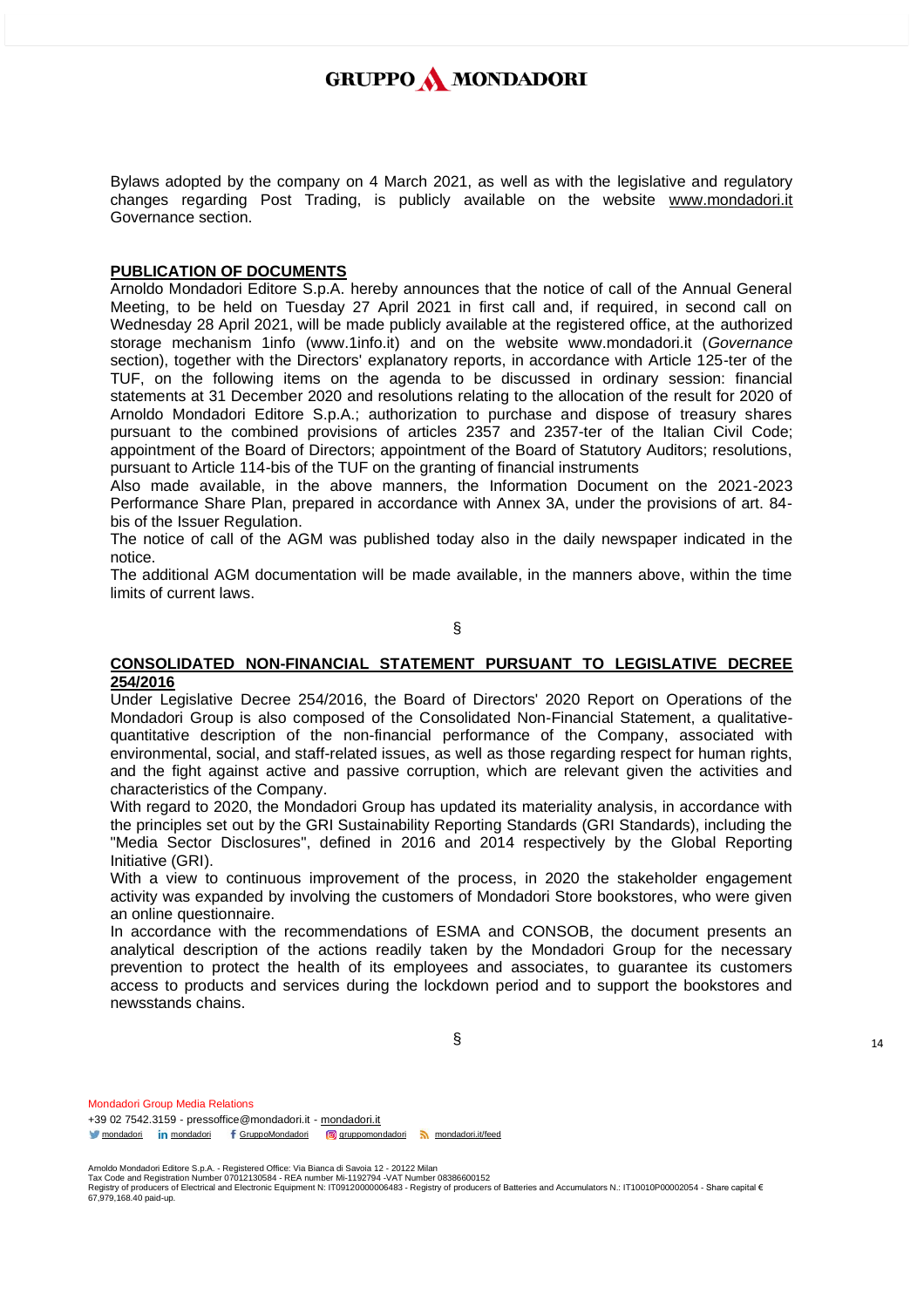*The results for the year ended 31 December 2020, approved on today's date by the Board of Directors, will be presented by the Mondadori Group Management to the financial community in a webcast presentation scheduled today at 3:30 PM.*

*The corresponding documentation will be available on 1Info [\(www.1info.it\)](http://www.1info.it/)*, [www.borsaitaliana.it](http://www.borsaitaliana.it/) *and [www.mondadori.it](http://www.mondadori.it/) (Investors).*

§

*The Financial Reporting Manager - Alessandro Franzosi - hereby declares, pursuant to Article 154*  bis, paragraph 2, of the Consolidated Finance Law, that the accounting information contained *herein corresponds to the Company's records, books and accounting entries.*

*Annexes:*

- *1. Consolidated balance sheet;*
- *2. Consolidated income statement;*
- *3. Consolidated income statement - fourth quarter;*
- *4. Group cash flow;*
- *5. Arnoldo Mondadori Editore S.p.A. balance sheet;*
- *6. Arnoldo Mondadori Editore S.p.A. income statement;*
- *7. Arnoldo Mondadori Editore S.p.A. statement of cash flows;*
- *8. Glossary of terms and alternative performance measures used;*
- *9. Information pursuant to Schedule 7 of Annex 3a to CONSOB Regulation no. 11971/1999*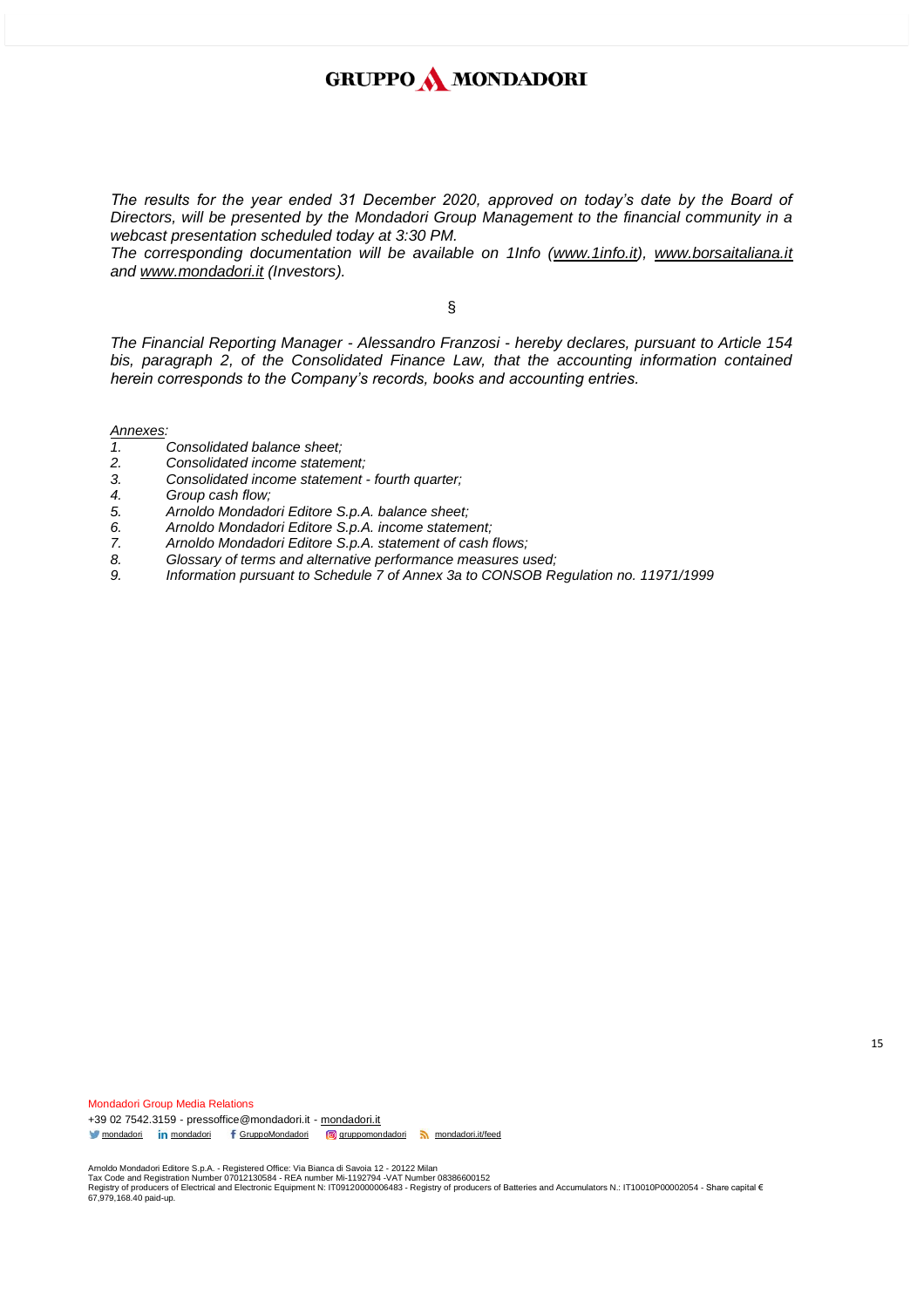### Annex 1 **Consolidated balance sheet**

| Euro/millions                                  | 2020   | 2019   | $%$ cha.   |
|------------------------------------------------|--------|--------|------------|
| <b>TRADE RECEIVABLES</b>                       | 192.1  | 222.7  |            |
|                                                |        |        | (13.7%)    |
| <b>INVENTORY</b>                               | 111.5  | 120.8  | (7.7%)     |
| <b>TRADE PAYABLES</b>                          | 238.2  | 273.3  | (12.9%)    |
| OTHER ASSETS (LIABILITIES)                     | (21.8) | (20.7) | n.s.       |
| <b>NET WORKING CAPITAL</b>                     | 43.6   | 49.4   | (11.7%)    |
| <b>INTANGIBLE ASSETS</b>                       | 187.7  | 220.3  | (14.8%)    |
| PROPERTY, PLANT AND EQUIPMENT                  | 17.0   | 17.9   | $(5.5\%)$  |
| <b>INVESTMENTS</b>                             | 20.6   | 28.1   | (26.8%)    |
| NET FIXED ASSETS WITH NO RIGHTS OF USE IFRS 16 | 225.3  | 266.4  | (15.4%)    |
| ASSETS FROM RIGHTS OF USE IFRS 16              | 80.3   | 93.9   | (14.6%)    |
| NET FIXED ASSETS WITH RIGHTS OF USE IFRS 16    | 305.5  | 360.4  | (15.2%)    |
| PROVISIONS FOR RISKS                           | 46.4   | 55.1   | (15.7%)    |
| POST-EMPLOYMENT BENEFITS                       | 32.8   | 33.4   | $(1.8\%)$  |
| <b>PROVISIONS</b>                              | 79.2   | 88.5   | (10.5%)    |
| <b>NET INVESTED CAPITAL</b>                    | 270.0  | 321.3  | $(16.0\%)$ |
|                                                |        |        |            |
| SHARE CAPITAL                                  | 68.0   | 68.0   | 0.0%       |
| <b>RESERVES</b>                                | 99.9   | 73.9   | 35.3%      |
| PROFIT (LOSS) FOR THE PERIOD                   | 4.5    | 28.2   | $(84.0\%)$ |
| <b>GROUP EQUITY</b>                            | 172.4  | 170.0  | 1.4%       |
| NON-CONTROLLING INTERESTS' EQUITY              | 0.0    | 0.0    | n.s.       |
| <b>EQUITY</b>                                  | 172.4  | 170.0  | 1.4%       |
| NET FINANCIAL POSITION NO IFRS 16              | 14.8   | 55.4   | (73.3%)    |
| NET FINANCIAL POSITION IFRS 16                 | 82.8   | 95.9   | (13.6%)    |
| <b>NET FINANCIAL POSITION</b>                  | 97.6   | 151.3  | (35.5%)    |
| <b>SOURCES</b>                                 | 270.0  | 321.3  | (16.0%)    |

Mondadori Group Media Relations

+39 02 7542.3159 - pressoffice@mondadori.it - [mondadori.it](http://www.mondadori.it/) [mondadori](http://www.linkedin.com/company/mondadori) in mondadori f [GruppoMondadori](http://www.facebook.com/GruppoMondadori) **g** [gruppomondadori](https://www.instagram.com/gruppomondadori/) [mondadori.it/feed](http://www.mondadori.it/feed)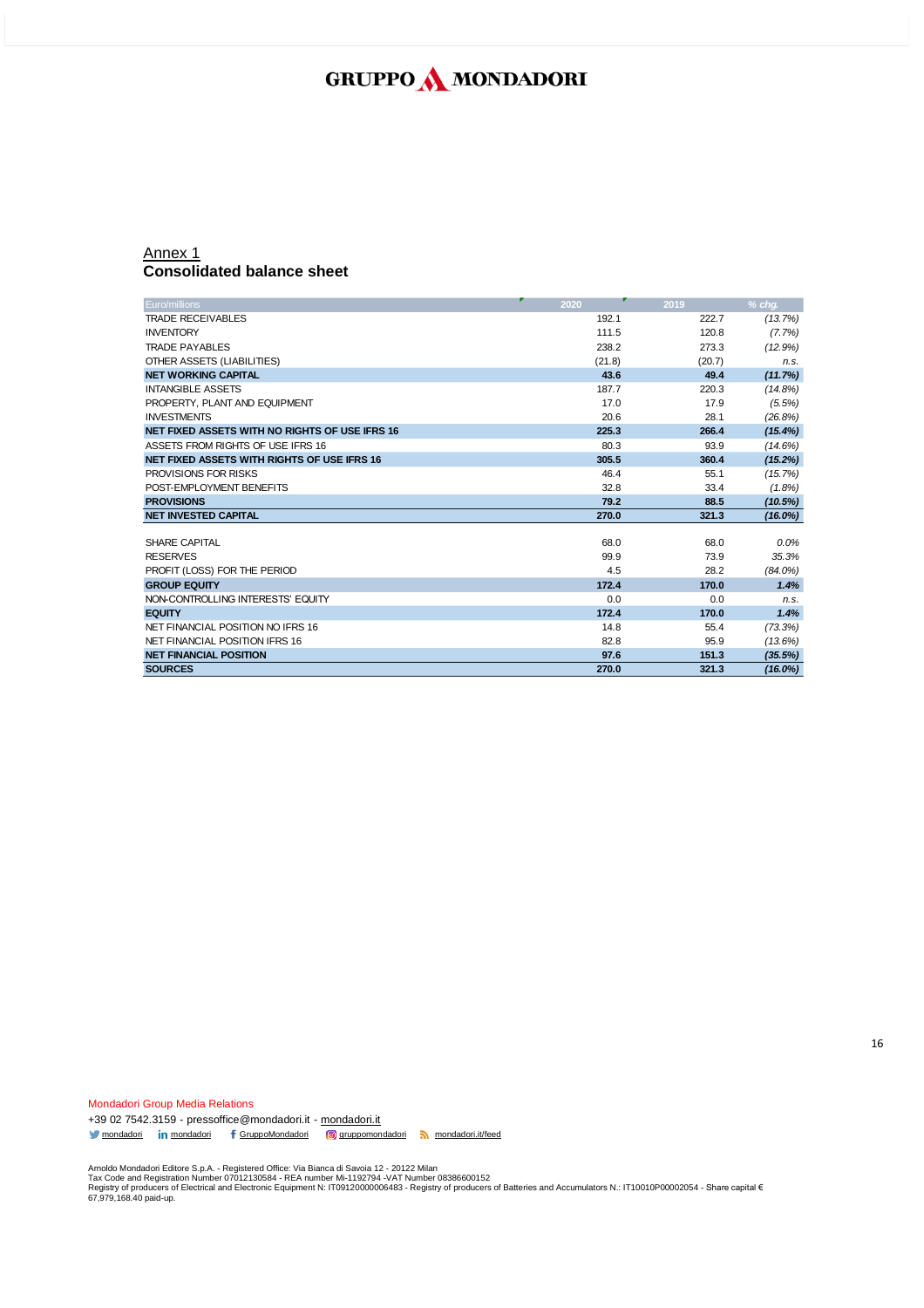#### Annex 2 **Consolidated income statement**

*.*

| Euro/millions                                                   | 2020   |           | 2019  |           | % cha.      |
|-----------------------------------------------------------------|--------|-----------|-------|-----------|-------------|
| <b>REVENUE</b>                                                  | 744.0  |           | 884.9 |           | (15.9%)     |
| <b>INDUSTRIAL PRODUCT COST</b>                                  | 225.3  | 30.3%     | 279.4 | 31.6%     | (19.4%)     |
| VARIABLE PRODUCT COSTS                                          | 112.7  | 15.1%     | 115.5 | 13.1%     | (2.5%)      |
| OTHER VARIABLE COSTS                                            | 144.9  | 19.5%     | 168.8 | 19.1%     | (14.2%)     |
| STRUCTURAL COSTS                                                | 49.7   | 6.7%      | 60.1  | 6.8%      | (17.3%)     |
| <b>EXTENDED LABOUR COST</b>                                     | 131.3  | 17.6%     | 153.2 | 17.3%     | (14.3%)     |
| OTHER EXPENSE (INCOME)                                          | (18.0) | $(2.4\%)$ | (2.6) | (0.3%)    | n.s.        |
| <b>ADJUSTED EBITDA</b>                                          | 98.1   | 13.2%     | 110.4 | 12.5%     | (11.2%)     |
| <b>RESTRUCTURING COSTS</b>                                      | 8.9    | 1.2%      | 6.4   | 0.7%      | 39.0%       |
| EXTRAORDINARY EXPENSE (INCOME)                                  | 4.6    | 0.6%      | 1.1   | 0.1%      | 299.9%      |
| <b>EBITDA</b>                                                   | 84.6   | 11.4%     | 102.9 | 11.6%     | (17.7%)     |
| AMORTIZATION AND DEPRECIATION                                   | 26.8   | 3.6%      | 22.4  | 2.5%      | 19.9%       |
| IMPAIRMENT AND WRITE-DOWNS                                      | 28.6   | 3.8%      | 3.6   | 0.4%      | n.s.        |
| AMORTIZATION AND DEPRECIATION IFRS 16                           | 14.4   | 1.9%      | 14.6  | 1.7%      | (1.6%)      |
| <b>EBIT</b>                                                     | 14.8   | 2.0%      | 62.3  | 7.0%      | (76.2%)     |
| FINANCIAL EXPENSE (INCOME)                                      | 4.1    | 0.5%      | 2.2   | 0.2%      | 87.6%       |
| FINANCIAL EXPENSE IFRS 16                                       | 2.5    | 0.3%      | 2.4   | 0.3%      | 5.2%        |
| FINANCIAL EXPENSE (INCOME) FROM SECURITIES VALUATION            | (0.6)  | $(0.1\%)$ | (1.0) | $(0.1\%)$ | n.s.        |
| <b>EXPENSE (INCOME) FROM INVESTMENTS</b>                        | 7.3    | 1.0%      | 8.1   | 0.9%      | (10.7%)     |
| <b>EBT</b>                                                      | 1.5    | 0.2%      | 50.6  | 5.7%      | (96.9%)     |
| TAX EXPENSE (INCOME)                                            | (3.0)  | (0.4%     | 18.6  | 2.1%      | n.s.        |
| <b>RESULT FROM CONTINUING OPERATIONS</b>                        | 4.5    | 0.6%      | 32.0  | 3.6%      | (85.9%)     |
| RESULT FROM DISCONTINUED OR DISCONTINUING OPERATIONS            | 0.0    | 0.0%      | 2.6   | 0.3%      | $(100.0\%)$ |
| NET RESULT FOR THE PERIOD (GROUP AND NON-CONTROLLING INTERESTS) | 4.5    | 0.6%      | 29.4  | 3.3%      | (84.7%)     |
| <b>MINORITIES</b>                                               | 0.0    | 0.0%      | 1.2   | 0.1%      | (99.9%      |
| <b>GROUP NET RESULT</b>                                         | 4.5    | 0.6%      | 28.2  | 3.2%      | $(84.0\%)$  |

*Cost of personnel includes costs for collaborations and temporary employment.*

Mondadori Group Media Relations +39 02 7542.3159 - pressoffice@mondadori.it - [mondadori.it](http://www.mondadori.it/) [mondadori](http://www.linkedin.com/company/mondadori) in mondadori f [GruppoMondadori](http://www.facebook.com/GruppoMondadori) **g** [gruppomondadori](https://www.instagram.com/gruppomondadori/) [mondadori.it/feed](http://www.mondadori.it/feed)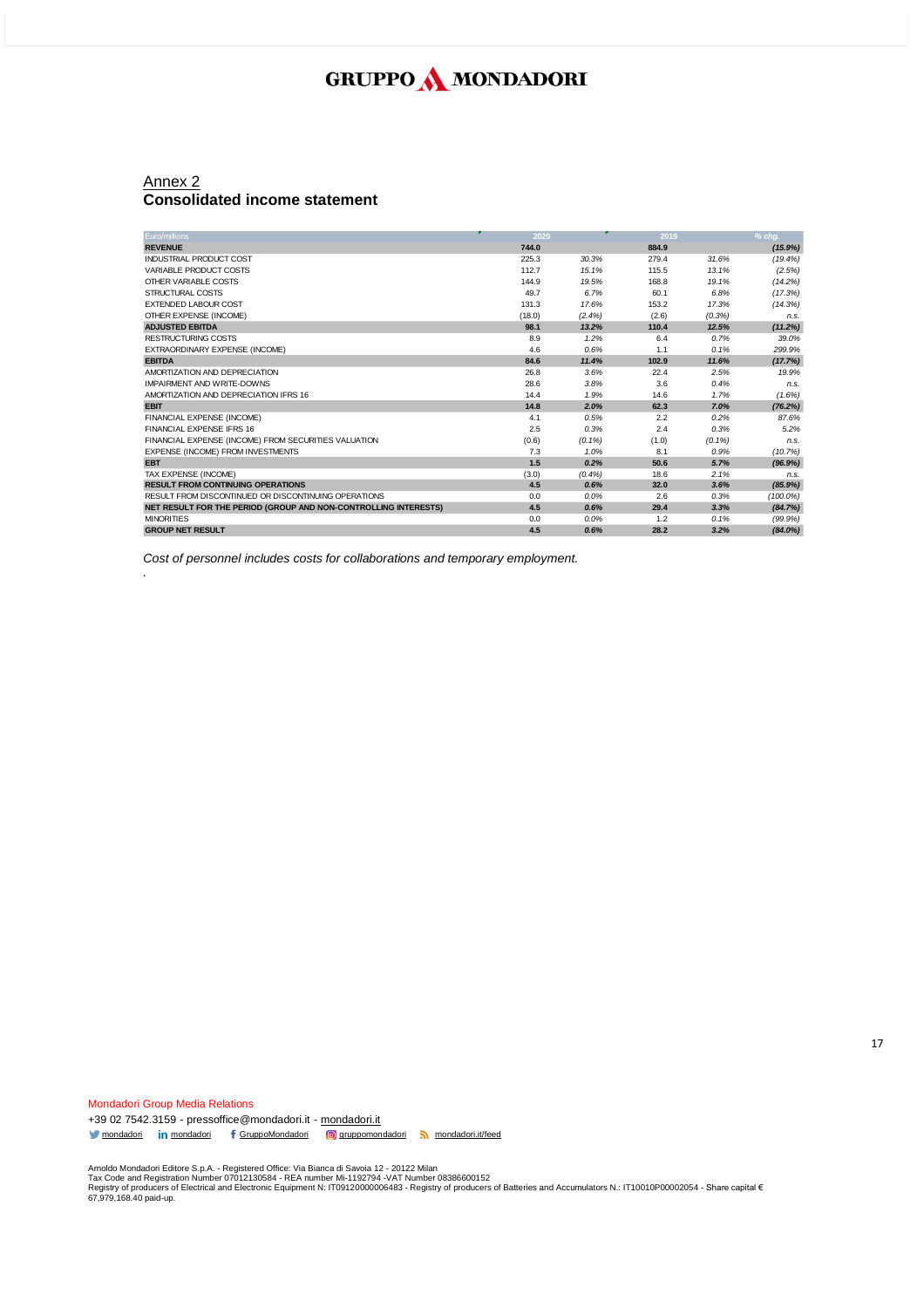#### Annex 3 **Consolidated income statement - fourth quarter 2020**

| Euro/millions                                                   | Q4 2020 |           | Q4 2019 |           | $%$ cha.   |
|-----------------------------------------------------------------|---------|-----------|---------|-----------|------------|
| <b>REVENUE</b>                                                  | 202.1   |           | 225.9   |           | (10.6%)    |
| <b>INDUSTRIAL PRODUCT COST</b>                                  | 65.8    | 32.5%     | 74.0    | 32.8%     | (11.2%)    |
| VARIABLE PRODUCT COSTS                                          | 40.3    | 19.9%     | 29.3    | 13.0%     | 37.5%      |
| OTHER VARIABLE COSTS                                            | 39.5    | 19.5%     | 41.0    | 18.2%     | (3.7%)     |
| STRUCTURAL COSTS                                                | 13.9    | 6.9%      | 18.3    | 8.1%      | (24.3%)    |
| <b>EXTENDED LABOUR COST</b>                                     | 33.0    | 16.3%     | 38.5    | 17.0%     | $(14.1\%)$ |
| OTHER EXPENSE (INCOME)                                          | (17.5)  | (8.6%)    | (2.2)   | $(1.0\%)$ | n.s.       |
| <b>ADJUSTED EBITDA</b>                                          | 27.1    | 13.4%     | 27.0    | 12.0%     | 0.3%       |
| RESTRUCTURING COSTS                                             | 6.2     | 3.1%      | 3.4     | 1.5%      | 80.7%      |
| EXTRAORDINARY EXPENSE (INCOME)                                  | 1.4     | 0.7%      | (0.9)   | (0.4%     | n.s.       |
| <b>EBITDA</b>                                                   | 19.5    | 9.7%      | 24.5    | 10.8%     | (20.3%)    |
| AMORTIZATION AND DEPRECIATION                                   | 7.2     | 3.6%      | 5.6     | 2.5%      | 30.3%      |
| IMPAIRMENT AND OTHER WRITE-DOWNS                                | 22.8    | 11.3%     | 3.3     | 1.5%      | n.s.       |
| AMORTIZATION AND DEPRECIATION IFRS 16                           | 3.6     | 1.8%      | 3.5     | 1.6%      | 2.1%       |
| <b>EBIT</b>                                                     | (14.1)  | $(7.0\%)$ | 12.2    | 5.4%      | n.s.       |
| FINANCIAL EXPENSE (INCOME)                                      | 0.9     | 0.4%      | 1.5     | 0.7%      | (42.5%)    |
| FINANCIAL EXPENSE IFRS 16                                       | 0.6     | 0.3%      | 0.6     | 0.3%      | $(7.1\%)$  |
| FINANCIAL EXPENSE (INCOME) FROM SECURITIES VALUATION            | 0.3     | 0.1%      | (2.0)   | (0.9%     | n.s.       |
| EXPENSE (INCOME) FROM INVESTMENTS                               | 2.1     | 1.1%      | 2.8     | 1.2%      | (24.3%)    |
| <b>EBT</b>                                                      | (18.0)  | (8.9%)    | 9.2     | 4.1%      | n.s.       |
| TAX EXPENSE (INCOME)                                            | (4.5)   | (2.2%)    | 2.6     | 1.1%      | n.s.       |
| <b>RESULT FROM CONTINUING OPERATIONS</b>                        | (13.5)  | (6.7%)    | 6.6     | 2.9%      | n.s.       |
| RESULT FROM DISCONTINUED OR DISCONTINUING OPERATIONS            | 0.0     | 0.0%      | 1.5     | 0.7%      | n.s.       |
| NET RESULT FOR THE PERIOD (GROUP AND NON-CONTROLLING INTERESTS) | (13.5)  | (6.7%)    | 5.1     | 2.3%      | n.s.       |
| <b>MINORITIES</b>                                               | 0.0     | 0.0%      | (0.0)   | $(0.0\%)$ | n.s.       |
| <b>GROUP NET RESULT</b>                                         | (13.5)  | (6.7%)    | 5.1     | 2.3%      | n.s.       |

*Cost of personnel includes costs for collaborations and temporary employment.*

Mondadori Group Media Relations +39 02 7542.3159 - pressoffice@mondadori.it - [mondadori.it](http://www.mondadori.it/) [mondadori](http://www.linkedin.com/company/mondadori) in mondadori f [GruppoMondadori](http://www.facebook.com/GruppoMondadori) **g** [gruppomondadori](https://www.instagram.com/gruppomondadori/) [mondadori.it/feed](http://www.mondadori.it/feed)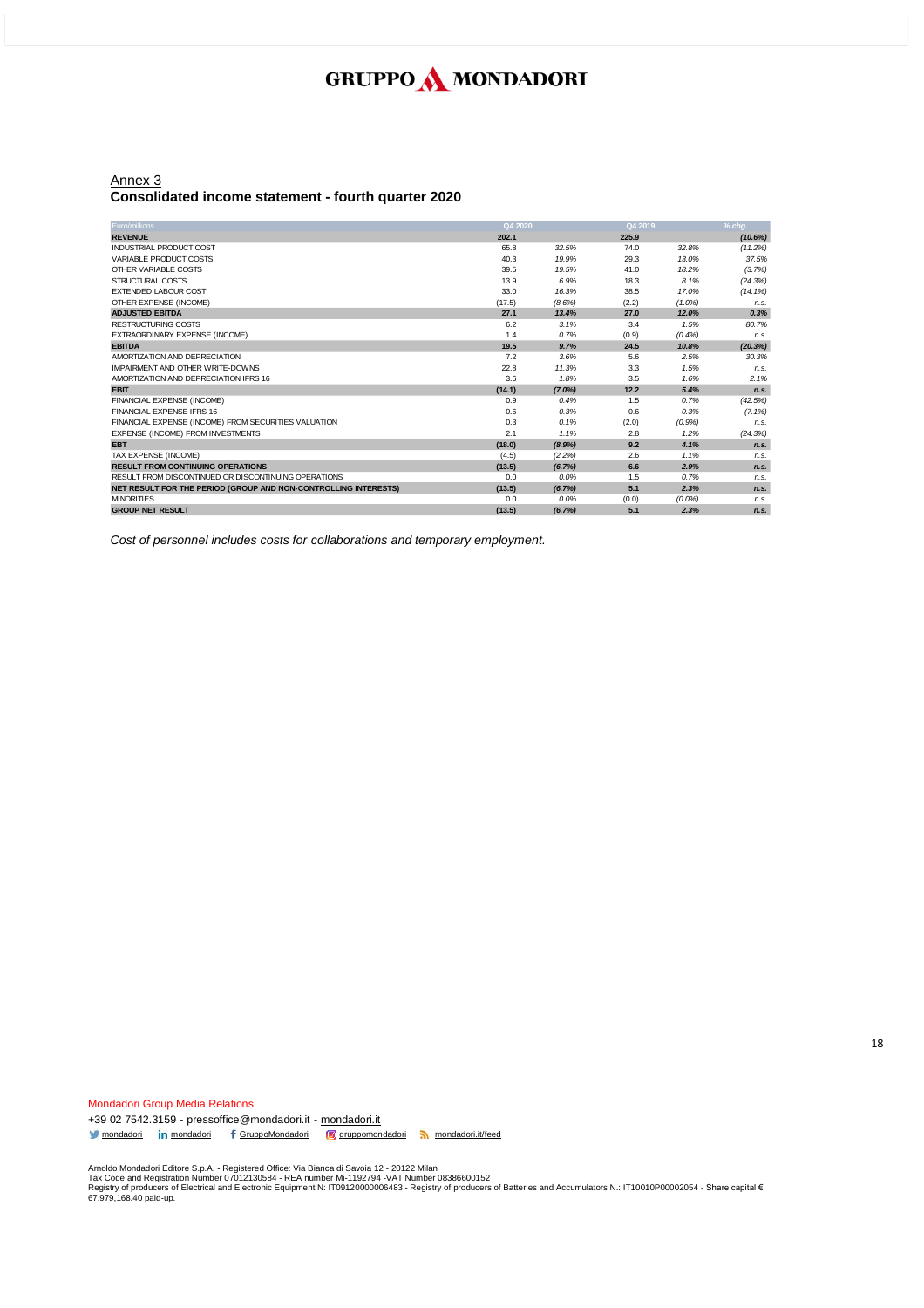#### Annex 4 **Group cash flow**

| Euro/millions                                                             | 2020    | 2019    |
|---------------------------------------------------------------------------|---------|---------|
| <b>INITIAL NFP IFRS 16</b>                                                | (151.3) | (255.9) |
| FINANCIAL LIABILITIES APPLICATION OF IFRS 16                              | (95.9)  | (108.7) |
| <b>INITIAL NFP NO IFRS 16</b>                                             | (55.4)  | (147.2) |
| ADJUSTED EBITDA (NO IFRS 16)                                              | 82.4    | 94.5    |
| NWC AND PROVISIONS                                                        | 1.2     | (5.4)   |
| CAPEX NO IFRS 16                                                          | (21.8)  | (18.4)  |
| <b>CASH FLOW FROM OPERATIONS</b>                                          | 61.9    | 70.8    |
| FINANCIAL INCOME (EXPENSE) NO IFRS 16                                     | (3.7)   | (1.6)   |
| <b>TAX</b>                                                                | (6.9)   | (20.7)  |
| <b>CASH FLOW FROM ORDINARY OPERATIONS CONTINUING OPERATIONS</b>           | 51.2    | 48.4    |
| CF FROM ORDINARY OPERATIONS DISCONTINUED OR DISCONTINUING OPERATIONS      | 0.0     | 1.8     |
| <b>CASH FLOW FROM ORDINARY OPERATIONS</b>                                 | 51.2    | 50.3    |
| <b>RESTRUCTURING COSTS</b>                                                | (5.2)   | (5.4)   |
| SHARE CAPITAL INCREASE/DIVIDENDS NON CONTROLLING INTERESTS AND ASSOCIATES | (1.1)   | (7.4)   |
| PURCHASE/DISPOSAL                                                         | (0.5)   | 58.4    |
| <b>OTHER</b>                                                              | (3.7)   | (1.1)   |
| CF EXTRAORDINARY OPERATIONS DISCONTINUED OR DISCONTINUING OPERATIONS      | 0.0     | (3.0)   |
| <b>CASH FLOW FROM EXTRAORDINARY OPERATIONS</b>                            | (10.5)  | 41.5    |
| <b>TOTAL CASH FLOW</b>                                                    | 40.7    | 91.8    |
| <b>NET FINANCIAL POSITION NO IFRS 16</b>                                  | (14.8)  | (55.4)  |
| IFRS 16 EFFECTS IN THE PERIOD                                             | 13.0    | 12.8    |
| <b>FINAL NET FINANCIAL POSITION</b>                                       | (97.6)  | (151.3) |

[mondadori](http://www.linkedin.com/company/mondadori) in mondadori f [GruppoMondadori](http://www.facebook.com/GruppoMondadori) **g** [gruppomondadori](https://www.instagram.com/gruppomondadori/) [mondadori.it/feed](http://www.mondadori.it/feed)

+39 02 7542.3159 - pressoffice@mondadori.it - [mondadori.it](http://www.mondadori.it/)

Mondadori Group Media Relations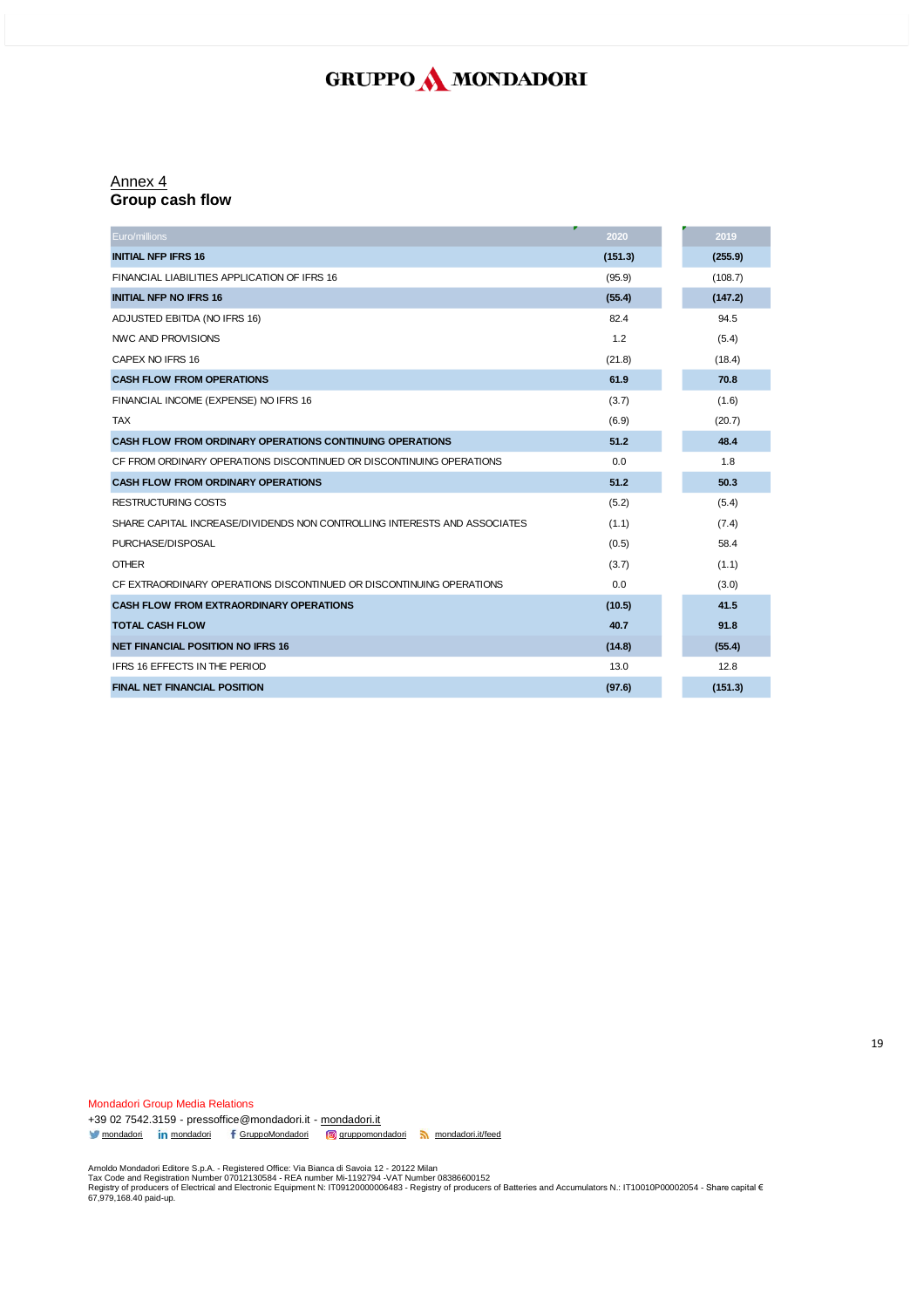### Annex 5 **Arnoldo Mondadori Editore S.p.A. balance sheet**

|                                   |       |                |            | <b>Contribution of</b>      |                |
|-----------------------------------|-------|----------------|------------|-----------------------------|----------------|
| <b>DESCRIPTION</b>                | 2020  | 2019 pro forma | % chg.     | business unit<br>01/01/2020 | 2019 published |
| <b>TRADE RECEIVABLES</b>          | 13.7  | 11.0           | 25.3%      | 35.9                        | 46.9           |
| <b>INVENTORY</b>                  |       | 0.0            | 0.0%       | 5.1                         | 5.1            |
| <b>TRADE PAYABLES</b>             | 20.8  | 18.8           | 10.5%      | 52.9                        | 71.7           |
| DEFERRED TAX ASSETS (LIABILITIES) | 0.7   | 0.1            | 402.8%     | (22.2)                      | (22.0)         |
| OTHER ASSETS (LIABILITIES)        | 5.9   | (0.2)          | n.s.       | (12.7)                      | (12.9)         |
| <b>NET WORKING CAPITAL</b>        | (0.4) | (7.9)          | (94.8%)    | (46.8)                      | (54.7)         |
| <b>INTANGIBLE ASSETS</b>          | 7.4   | 9.5            | (21.7%)    | 113.2                       | 122.7          |
| PROPERTY, PLANT AND EQUIPMENT     | 5.9   | 5.0            | 19.0%      | 0.4                         | 5.4            |
| ASSETS FROM RIGHTS OF USE IFRS 16 | 47.4  | 54.3           | (12.7%)    |                             | 54.3           |
| <b>INVESTMENTS</b>                | 363.3 | 438.8          | (17.2%)    | (4.7)                       | 434.1          |
| <b>NET FIXED ASSETS</b>           | 424.1 | 507.6          | (16.5%)    | 108.9                       | 616.5          |
| PROVISIONS FOR RISKS              | 5.6   | 12.0           | (53.2%)    | 14.1                        | 26.1           |
| POST-EMPLOYMENT BENEFITS          | 2.9   | 3.4            | (15.5%)    | 5.4                         | 8.8            |
| <b>PROVISIONS</b>                 | 8.5   | 15.4           | (44.8%)    | 19.4                        | 34.8           |
| <b>NET INVESTED CAPITAL</b>       | 415.2 | 484.3          | (14.3%)    | 42.6                        | 526.9          |
| SHARE CAPITAL                     | 68.0  | 68.0           | 0.0%       | 0.0                         | 68.0           |
| <b>RESERVES</b>                   | 99.9  | 73.9           | 35.3%      | 0.0                         | 73.9           |
| PROFIT (LOSS) FOR THE PERIOD      | 4.5   | 28.2           | $(84.0\%)$ | 0.0                         | 28.2           |
| <b>EQUITY</b>                     | 172.4 | 170.0          | 1.4%       | 0.0                         | 170.0          |
| NET FINANCIAL POSITION NO IFRS 16 | 194.1 | 258.8          | $(25.0\%)$ | 42.6                        | 301.4          |
| NET FINANCIAL POSITION IFRS 16    | 48.6  | 55.5           | (12.4%)    | 0.0                         | 55.5           |
| <b>NET FINANCIAL POSITION</b>     | 242.7 | 314.3          | (22.8%)    | 42.6                        | 356.9          |
| <b>SOURCES</b>                    | 415.1 | 484.3          | (14.3%)    | 42.6                        | 526.9          |
| <b>SUBTOTAL NWC + PROVISIONS</b>  | (8.9) | (23.3)         | (61.8%)    | (66.2)                      | (89.6)         |
| <b>CHECK</b>                      | 0.0   | (0.0)          | (155.9%)   | 0.0                         | 0.0            |
| <b>CHECK</b>                      | 0.0   | (0.0)          | (155.9%)   | 0.0                         | 0.0            |

Mondadori Group Media Relations +39 02 7542.3159 - pressoffice@mondadori.it - [mondadori.it](http://www.mondadori.it/) [mondadori](http://www.linkedin.com/company/mondadori) in mondadori f [GruppoMondadori](http://www.facebook.com/GruppoMondadori) **g** [gruppomondadori](https://www.instagram.com/gruppomondadori/) [mondadori.it/feed](http://www.mondadori.it/feed)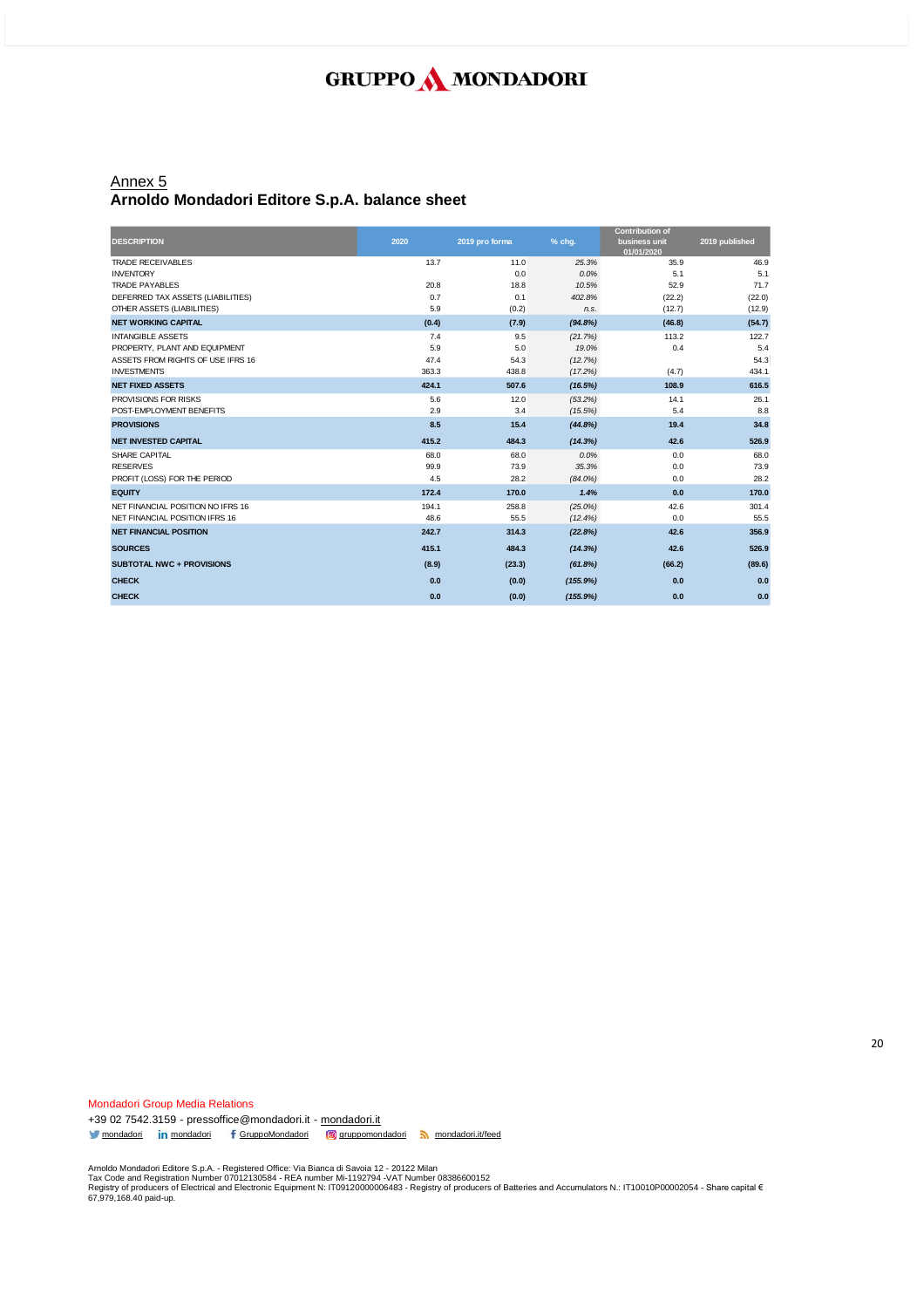#### Annex 6 **Arnoldo Mondadori Editore S.p.A. income statement**

| Euro/millions                                                   | 2020   |            | 2019 pro forma |           | Chq    |            | % chg. 2019 disposal of titles | 2019 contribution of<br>business unit | 2019 published |
|-----------------------------------------------------------------|--------|------------|----------------|-----------|--------|------------|--------------------------------|---------------------------------------|----------------|
| <b>REVENUE</b>                                                  | 45.1   |            | 38.5           |           | 6.6    | 17.1%      | 17.2                           | 172.3                                 | 228.0          |
| INDUSTRIAL PRODUCT COST                                         | 0.0    | 0.0%       | (0.0)          | (0.0%     | 0.0    | (175.7%)   | 3.8                            | 36.4                                  | 40.2           |
| VARIABLE PRODUCT COSTS                                          | 0.4    | 0.8%       | 0.0            | 0.1%      | 0.3    | 709.0%     | 8.7                            | 71.3                                  | 80.0           |
| STRUCTURAL COSTS                                                | 25.8   | 57.2%      | 15.8           | 41.0%     | 10.0   | 63.2%      | 0.4                            | 17.1                                  | 33.3           |
| <b>EXTENDED LABOUR COST</b>                                     | 20.3   | 45.1%      | 25.4           | 66.0%     | (5.1)  | (20.1%     | 5.1                            | 39.7                                  | 70.2           |
| OTHER EXPENSE (INCOME)                                          | (0.5)  | $(1.1\%)$  | (2.4)          | $(6.1\%)$ | 1.9    | (78.6%)    | 0.0                            | (0.3)                                 | (2.7)          |
| <b>ADJUSTED EBITDA</b>                                          | (0.9)  | $(2.0\%)$  | (0.4)          | $(1.0\%)$ | (0.5)  | 133.7%     | (0.739)                        | 8.071                                 | 6.9            |
| <b>RESTRUCTURING COSTS</b>                                      | 2.3    | 5.1%       | 2.1            | 5.4%      | 0.2    | 11.1%      | 0.0                            | 1.7                                   | 3.8            |
| EXTRAORDINARY EXPENSE (INCOME)                                  | 1.0    | 2.3%       | 0.9            | 2.4%      | 0.1    | 12.1%      | 0.0                            | 0.5                                   | 1.4            |
| <b>EBITDA</b>                                                   | (4.2)  | (9.4%)     | (3.4)          | (8.7%)    | (0.9)  | 25.3%      | (0.7)                          | 5.9                                   | 1.7            |
| AMORTIZATION AND DEPRECIATION                                   | 4.1    | 9.0%       | 3.4            | 8.7%      | 0.7    | 21.4%      | 0.0                            | 7.3                                   | 10.7           |
| AMORTIZATION AND DEPRECIATION IFRS 16                           | 5.9    | 13.0%      | 5.8            | 15.1%     | 0.1    | 1.1%       | 0.0                            | 0.0                                   | 5.8            |
| <b>EBIT</b>                                                     | (14.2) | (31.4%)    | (12.5)         | (32.5%)   | (1.6)  | 13.0%      | (0.7)                          | (1.5)                                 | (14.8)         |
| FINANCIAL EXPENSE (INCOME)                                      | 2.3    | 5.1%       | 2.1            | 5.5%      | 0.1    | 7.0%       | 0.0                            | 0.7                                   | 2.8            |
| FINANCIAL EXPENSE IFRS 16                                       | 1.4    | 3.2%       | 1.4            | 3.6%      | 0.0    | 1.5%       | 0.0                            | 0.0                                   | 1.4            |
| FINANCIAL EXPENSE (INCOME) FROM SECURITIES VALUATION            | (0.6)  | (1.3%)     | (1.0)          | (2.6%)    | 0.4    | (43.6%)    | 0.0                            | 0.0                                   | (1.0)          |
| EXPENSE (INCOME) FROM INVESTMENTS                               | (13.2) | (29.2%     | (43.1)         | (111.8%)  | 29.9   | (69.4%)    | 0.0                            | 0.6                                   | (45.3)         |
| <b>EBT</b>                                                      | (4.1)  | $(9.1\%)$  | 28.0           | 72.7%     | (32.1) | (114.7%)   | (0.7)                          | (2.8)                                 | 27.3           |
| TAX EXPENSE (INCOME)                                            | (8.6)  | $(19.1\%)$ | (2.5)          | (6.5%)    | (6.1)  | 241.6%     | 0.0                            | (0.7)                                 | (3.2)          |
| <b>RESULT FROM CONTINUING OPERATIONS</b>                        | 4.5    | 10.0%      | 30.5           | 79.3%     | (26.0) | (85.3%)    | (0.7)                          | (2.1)                                 | 30.5           |
| RESULT FROM DISCONTINUED OR DISCONTINUING OPERATIONS            | 0.0    | 0.0%       | (2.3)          | (6.0%     | 2.3    | (100.0%    | 0.0                            | 0.0                                   | (2.3)          |
| NET RESULT FOR THE PERIOD (GROUP AND NON-CONTROLLING INTERESTS) | 4.5    | 10.0%      | 28.2           | 73.3%     | (23.7) | $(84.1\%)$ | (0.7)                          | (2.1)                                 | 28.2           |
| <b>MINORITIES</b>                                               | 0.0    | 0.0%       | 0.0            | 0.0%      | 0.0    | n.s.       | 0.0                            | 0.0                                   | 0.0            |
| <b>GROUP NET RESULT</b>                                         | 4.5    | 10.0%      | 28.2           | 73.3%     | (23.7) | $(84.1\%)$ | (0.7)                          | (2.1)                                 | 28.2           |

Mondadori Group Media Relations +39 02 7542.3159 - pressoffice@mondadori.it - [mondadori.it](http://www.mondadori.it/) [mondadori](http://www.linkedin.com/company/mondadori) in mondadori f [GruppoMondadori](http://www.facebook.com/GruppoMondadori) **g** [gruppomondadori](https://www.instagram.com/gruppomondadori/) [mondadori.it/feed](http://www.mondadori.it/feed)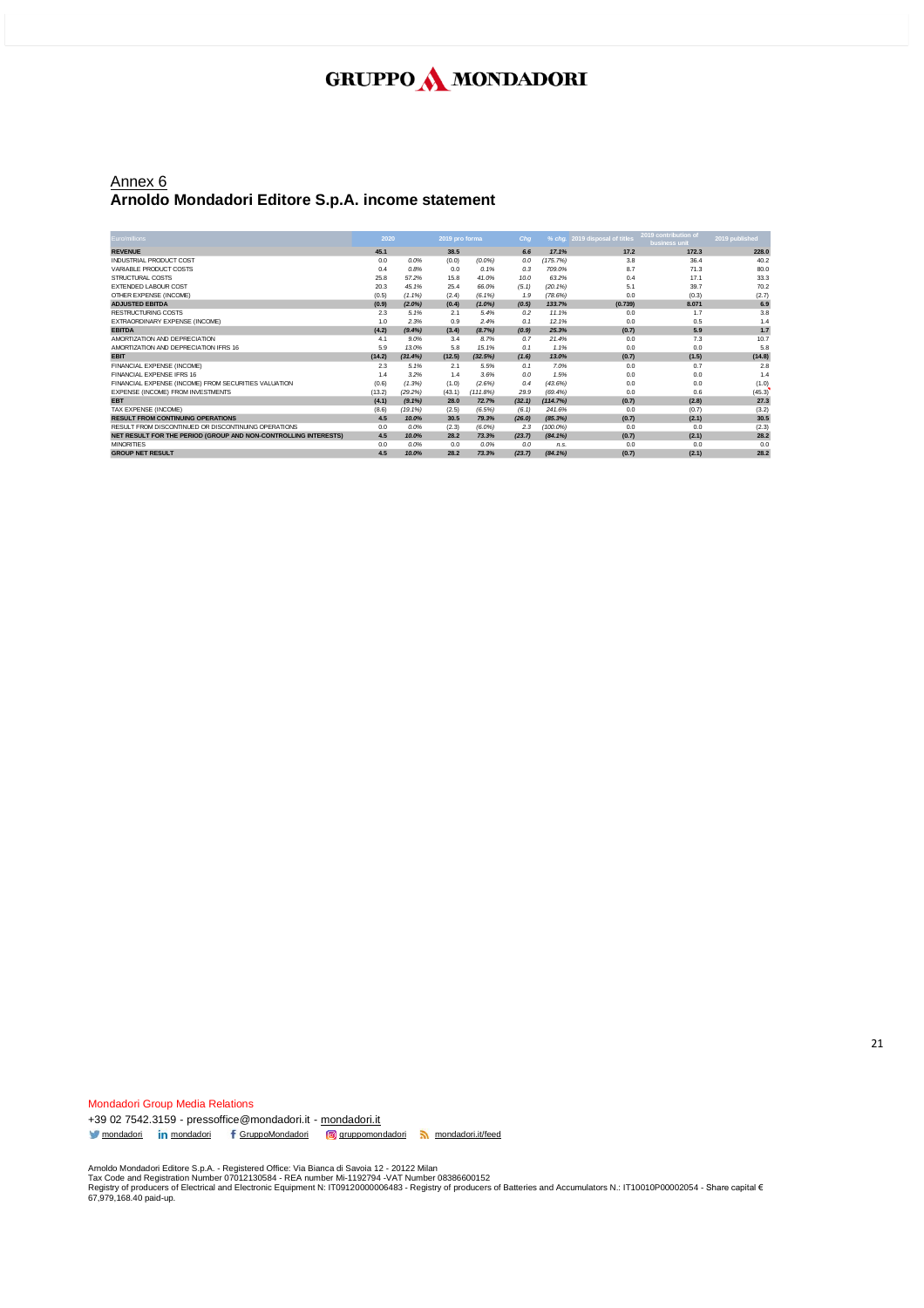### Annex 7 **Arnoldo Mondadori Editore S.p.A. statement of cash flows**

#### **Statement of cash flows**

| (Euro millions)                                                                                             |        | 12/31/2020 12/31/2019 |
|-------------------------------------------------------------------------------------------------------------|--------|-----------------------|
| Result for the period                                                                                       | 4.5    | 28.2                  |
| Adjustments                                                                                                 |        |                       |
| Amortization, depreciation and write-downs                                                                  | 9.9    | 16.5                  |
| Income tax for the period                                                                                   | (8.6)  | (3.2)                 |
| Stock options                                                                                               | 0.6    | 1.4                   |
| Provisions and post-employment benefits                                                                     | (1.0)  | (3.0)                 |
| Gains (losses) from disposal of intangible assets, property plant and equipment and investments             | 0.0    | 0.0                   |
| (Income)/expense from securities valuation                                                                  | (0.6)  | (1.0)                 |
| (Income)/expense from measurement of investments at equity                                                  | (13.2) | (48.6)                |
| Net financial expense (income) on loans, leases and derivative transactions                                 | 3.0    | 4.1                   |
| Other non-monetary adjustments to discontinued operations                                                   |        | 2.3                   |
| Cash flow generated from operations                                                                         | (5.4)  | (3.3)                 |
| (Increase) decrease in trade receivables                                                                    | (3.2)  | (1.6)                 |
| (Increase) decrease in inventory                                                                            | 0.0    | (0.2)                 |
| Increase (decrease) in trade payables                                                                       | 0.0    | 7.7                   |
| (Payment) cash in from income tax                                                                           |        | 8.8                   |
| Increase (decrease) in provisions and post-employment benefits                                              | 3.5    | (0.7)                 |
| Net change in other assets/liabilities                                                                      | (10.2) | (9.3)                 |
| Net change in discontinued operations                                                                       |        | (3.7)                 |
| Net change in contribution                                                                                  | (66.2) |                       |
| Cash flow generated from (absorbed by) operations                                                           | (81.5) | (2.4)                 |
| Price collected (paid) net of cash transferred/acquired                                                     |        | (0.6)                 |
| (Purchase) disposal of intangible assets                                                                    | (0.9)  | (9.7)                 |
| (Purchase) disposal of property, plant and equipment                                                        | (2.7)  | (0.7)                 |
| (Purchase) disposal of investments                                                                          | (40.2) | (5.1)                 |
| (Purchase) disposal of discontinued operations                                                              |        | 45.9                  |
| Income from investments - dividends                                                                         | 30.0   | 30.0                  |
| (Purchase) disposal of securities                                                                           | 18.8   | (12.6)                |
| (Purchase) disposal from contribution                                                                       | 138.3  |                       |
| Cash flow generated from (absorbed by) investing activities                                                 | 143.2  | 47.1                  |
| Increase (decrease) in payables to banks for loans                                                          | 7.5    | (102.8)               |
| Change in other financial assets - Intercompany                                                             | (13.0) | 33.6                  |
| Change in other financial liabilities - Intercompany                                                        | (23.2) | (0.5)                 |
| (Purchase) disposal of treasury shares                                                                      | 2.2    | (2.7)                 |
| Net change in other financial assets/liabilities                                                            | 105.1  | (4.6)                 |
| Changes in equity from contribution                                                                         | (29.4) |                       |
| Cash in of net financial income (payment of net financial expense) on loans and transactions in derivatives | (2.1)  | (4.3)                 |
| Cash flow generated from (absorbed by) discontinued operations                                              |        | (4.7)                 |
| (Purchase) disposal from contribution                                                                       | (42.7) |                       |
| Cash flow generated from (absorbed by) financing activities                                                 | 4.4    | (86.0)                |
| Increase (decrease) in cash and cash equivalents                                                            | 66.1   | (41.2)                |
| Increase (decrease) in cash from contribution                                                               | 0.0    |                       |
| Cash and cash equivalents beginning of period                                                               | 35.6   | 76.8                  |
| Cash and cash equivalents end of period                                                                     | 101.7  | 35.6                  |

#### Mondadori Group Media Relations

+39 02 7542.3159 - pressoffice@mondadori.it - [mondadori.it](http://www.mondadori.it/) [mondadori](http://www.linkedin.com/company/mondadori) in mondadori f [GruppoMondadori](http://www.facebook.com/GruppoMondadori) **g** [gruppomondadori](https://www.instagram.com/gruppomondadori/) [mondadori.it/feed](http://www.mondadori.it/feed)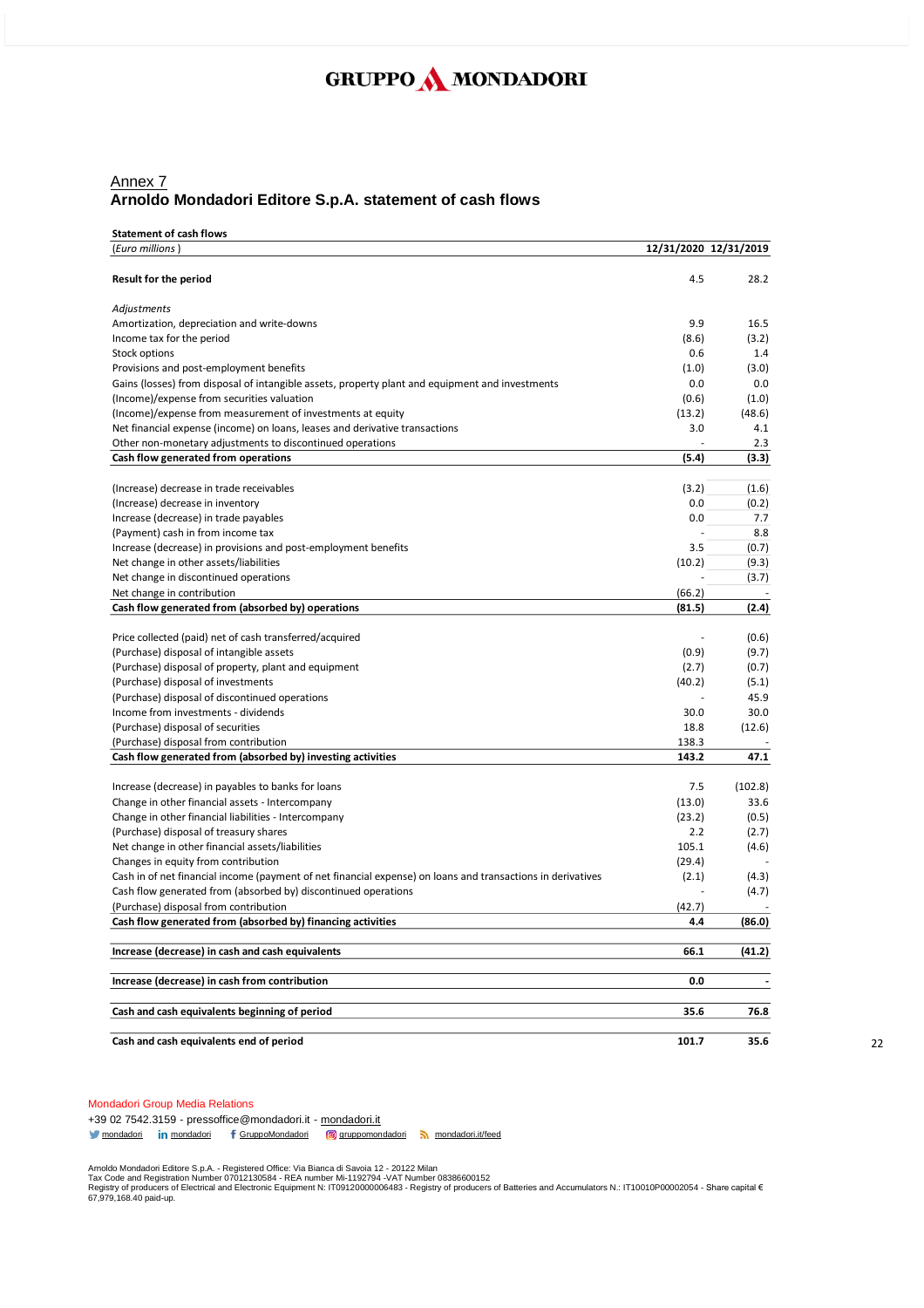#### Annex 8 **GLOSSARY OF TERMS AND ALTERNATIVE PERFORMANCE MEASURES USED**

This document, in addition to the statements and conventional financial measures required by IFRS, presents a number of reclassified statements and alternative performance measures, in order to provide a better understanding of the operating and financial performance of the Group. These statements and measures should not be considered as a replacement of those required by IFRS. With regard to these figures, in accordance with the recommendations contained in CONSOB Communication no. 6064293 of 28 July 2006, and in CONSOB Communication no. 0092543 of 3 December 2015, as well as with the 2015/1415 ESMA guidelines on alternative performance measures ("Non GAAP Measures"), explanations are given on the criteria adopted in their preparation and the relevant notes to the items appearing in the mandatory statements.

Specifically, the alternative measures used include:

**Gross Operating Profit (EBITDA)**: net result for the period before income tax, other financial income and expense, amortization, depreciation and write-downs of fixed assets. The Group also provides information on the percentage of EBITDA on net sales. EBITDA measured by the Group allows operating results to be compared with those of other companies, net of any effects from financial and tax items, and of depreciation and amortization, which may vary from company to company for reasons unrelated to general operating performance.

**Adjusted gross operating profit (adjusted EBITDA)**: gross operating profit as explained above, net of income and expense of a non-ordinary nature such as:

(i) income and expense from restructuring, reorganization and business combinations;

(ii) clearly identified income and expense not directly related to the ordinary course of business;

(iii) as well as any income and expense from non-ordinary events and transactions as set out in CONSOB Communication DEM6064293 of 28/07/2006.

| Euro thousands                                                                                                        | 2020   | 2019    |
|-----------------------------------------------------------------------------------------------------------------------|--------|---------|
| Gross Operating Profit - EBITDA (as shown in the financial statements)                                                | 84.626 | 102,891 |
| Restructuring costs under "Cost of personnel" NOTE 33                                                                 | 8,901  | 6,402   |
| Expense from acquisition and disposal of companies and business units, other<br>(income) expense, NOTE 32 and NOTE 34 | 4.557  | 2.043   |
| Loss (profit) from disposal of fixed assets and investments NOTE 34                                                   |        | -903    |
| Adjusted Gross Operating Profit - Adjusted EBITDA (as shown in the Directors'<br><b>Report on Operations)</b>         | 98.084 | 110,433 |

**Operating profit** (**EBIT**): net result for the period before income tax, and other financial income and expense.

**Operating profit (EBT**): EBT or consolidated income before tax is the net result for the period before income tax.

**Result from continuing operations**: net result of the Group, excluding the contribution of Mondadori France and the financial expense charged to the subsidiary in 2019.

**Result from discontinued operations**: net result in 2019 of Mondadori France, together with the recognition of the fair value adjustment of the disposal group.

This item also includes the financial expense held by the Parent Company, but attributable to Mondadori France and charged to the latter under the intercompany loan agreement.

Mondadori Group Media Relations +39 02 7542.3159 - pressoffice@mondadori.it - [mondadori.it](http://www.mondadori.it/) [mondadori](http://www.linkedin.com/company/mondadori) in mondadori f [GruppoMondadori](http://www.facebook.com/GruppoMondadori) **g** [gruppomondadori](https://www.instagram.com/gruppomondadori/) [mondadori.it/feed](http://www.mondadori.it/feed)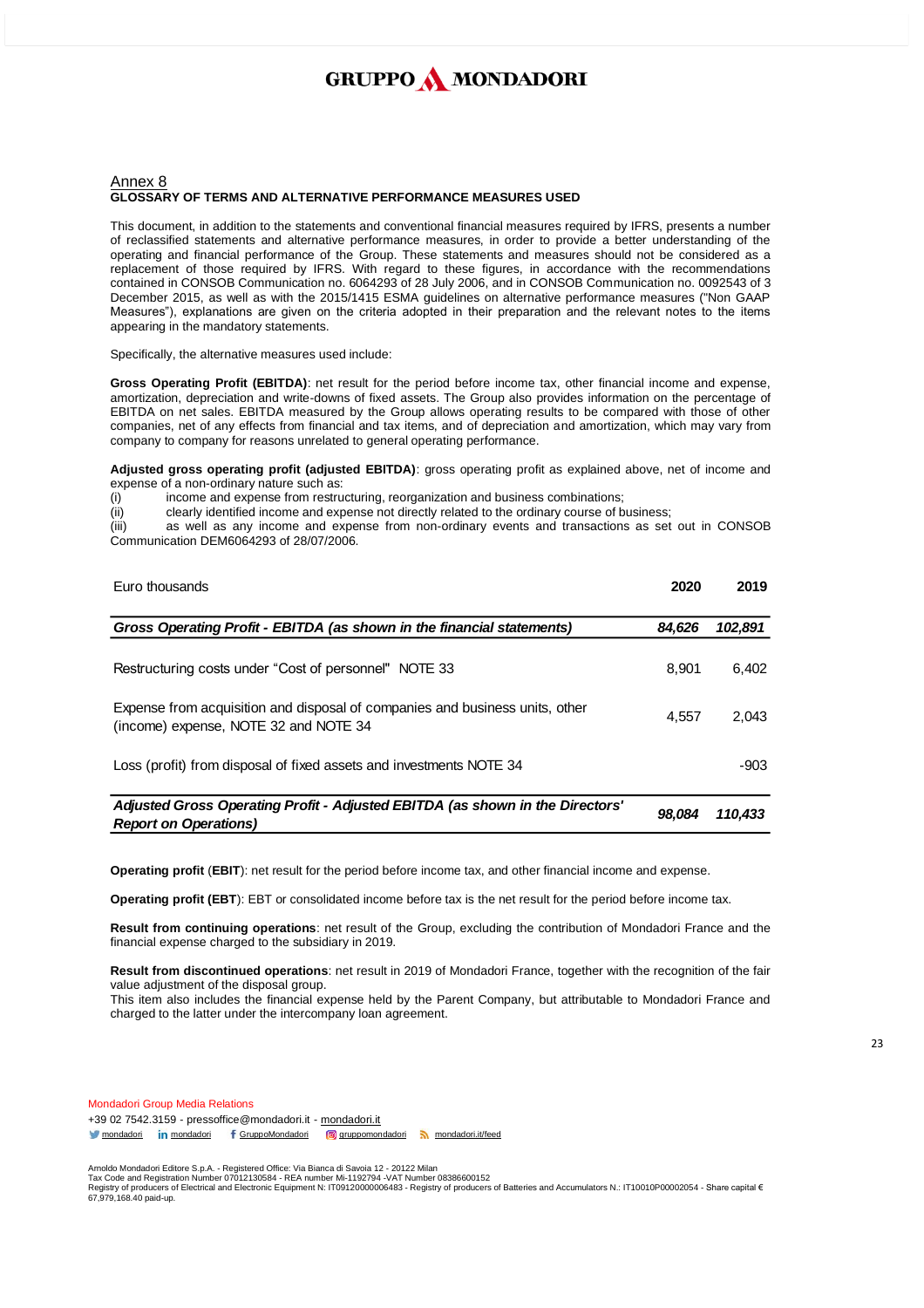**Net invested capital**: the algebraic sum of Fixed Capital, which includes non-current assets and non-current liabilities (net of non-current financial liabilities included in the Net Financial Position) and Net Working Capital, which includes current assets (net of cash and cash equivalents and current financial assets included in the Net Financial Position), and current liabilities (net of current financial liabilities included in the Net Financial Position).

**Cash flow from operations**: adjusted EBITDA, as explained above, plus or minus the decrease/(increase) in working capital in the period, minus capital expenditure (CAPEX/Investment).

**Cash flow from ordinary operations**: cash flow from operations as explained above, net of financial expense, tax paid in the period, and income/expense from investments in associates.

**LTM cash flow from ordinary operations**: cash flow from ordinary operations in the last 12 months.

**Cash flow from non-ordinary operations**: cash flow generated/used in transactions that are not considered ordinary, such as company restructuring and reorganization, share capital transactions and acquisitions/disposals.

Mondadori Group Media Relations +39 02 7542.3159 - pressoffice@mondadori.it - [mondadori.it](http://www.mondadori.it/) [mondadori](http://www.linkedin.com/company/mondadori) **in** mondadori f [GruppoMondadori](http://www.facebook.com/GruppoMondadori) **g** [gruppomondadori](https://www.instagram.com/gruppomondadori/) [mondadori.it/feed](http://www.mondadori.it/feed)